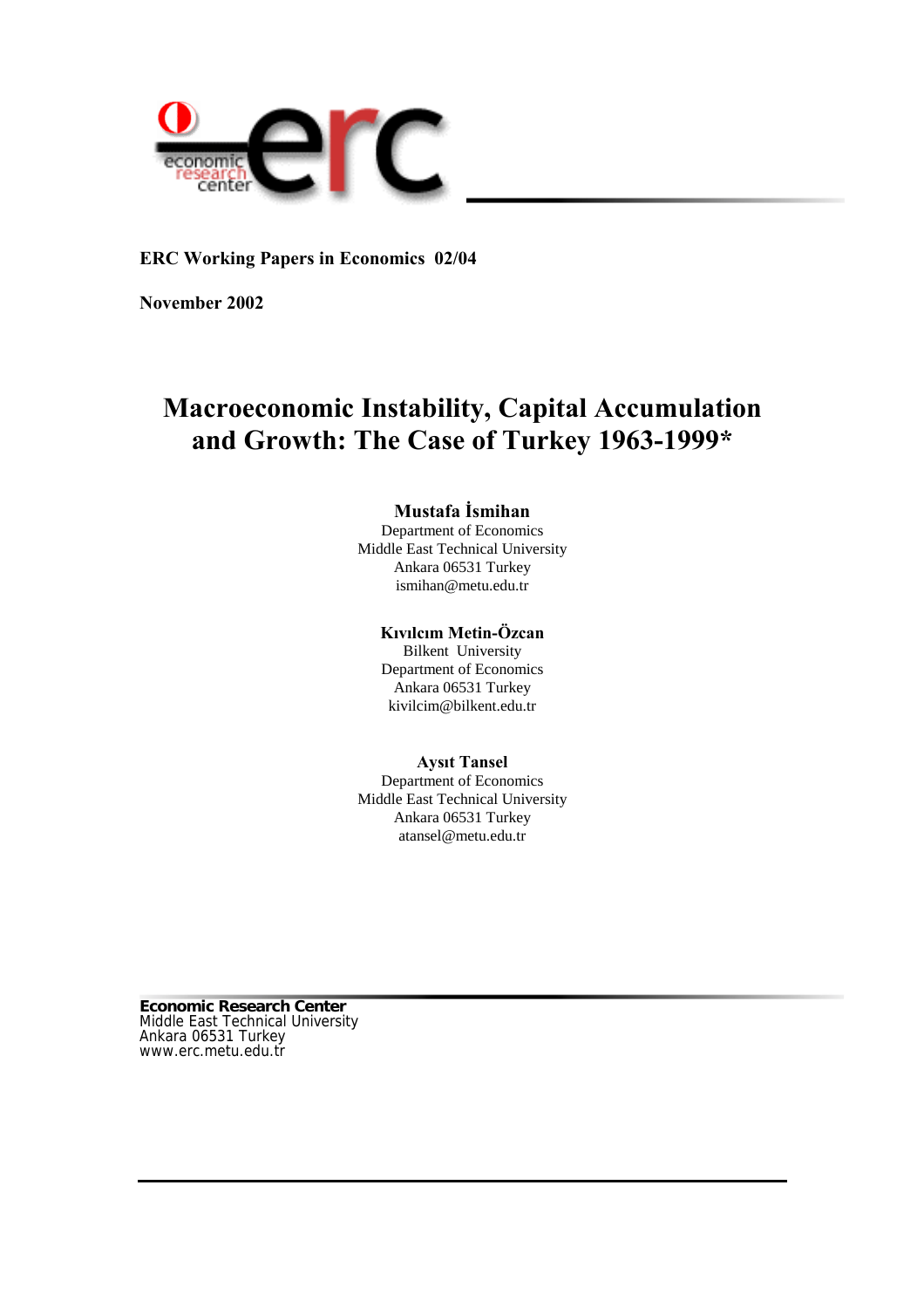\*This paper is based on Mustafa Ismihan's Ph.D. thesis (Ismihan, 2002) being prepared under the co-supervision of Aysit Tansel and Kivilcim Metin-Ozcan at Department of Economics, METU. First author would like to thank Merih Celasun and Nazim Ekinci for helpful comments and discussions on his Ph.D. thesis. Substantial revisions of this paper was performed during Mustafa Ismihan's stay in the University of York as a Visiting Scholar, he thanks Turkish Academy of Sciences (TUBA), Gulcin Ozkan and the Department of Economics and Related Studies of the University of York. Our special thanks go to Gulcin Ozkan whose comments and discussions have greatly improved this paper. We are also grateful to Karim Abadir and Fatma M. Utku-Ismihan for helpful comments. The first draft of this paper was presented in the ERC / METU International Conference in Economics V, in September, 2001. We would also like to thank conference participants and, especially to Yakup Kepenek, for helpful comments. The usual disclaimers apply.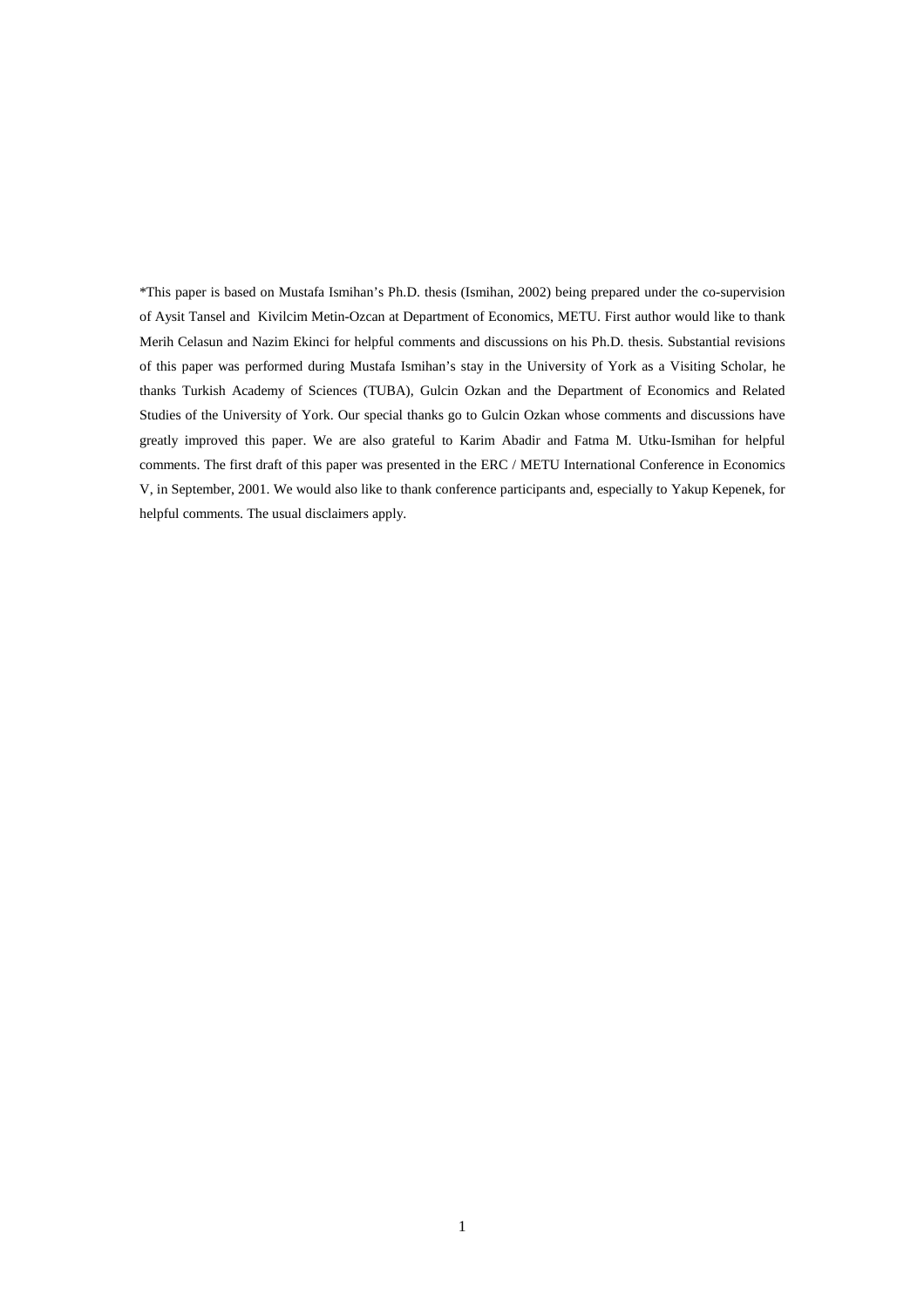#### **Abstract**

This study investigates the empirical relationships between macroeconomic instability, capital accumulation and growth in Turkey over the period 1963-1999. We use recent time series econometric techniques, such as cointegration and impulse response analysis, to analyze empirical relationships between the variables of interest. The results of this paper suggest that the chronic and increasing macroeconomic instability of the Turkish economy has seriously affected her capital formation and hence her growth. Furthermore, chronic macroeconomic instability seems to become a serious impediment to the public investment, especially, its infrastructure component, and shattered or, even reversed the complementarity between public and private investment in the long-run. Therefore, Turkish experience has shown that macroeconomic instability not only deteriorates economic growth but it could also reverse the complementarity between public and private investment in the long-run.

**Key Words:** Public Investment, Private Investment, Complementarity, Macroeconomic Instability

**JEL Classification:** E62, E63, C52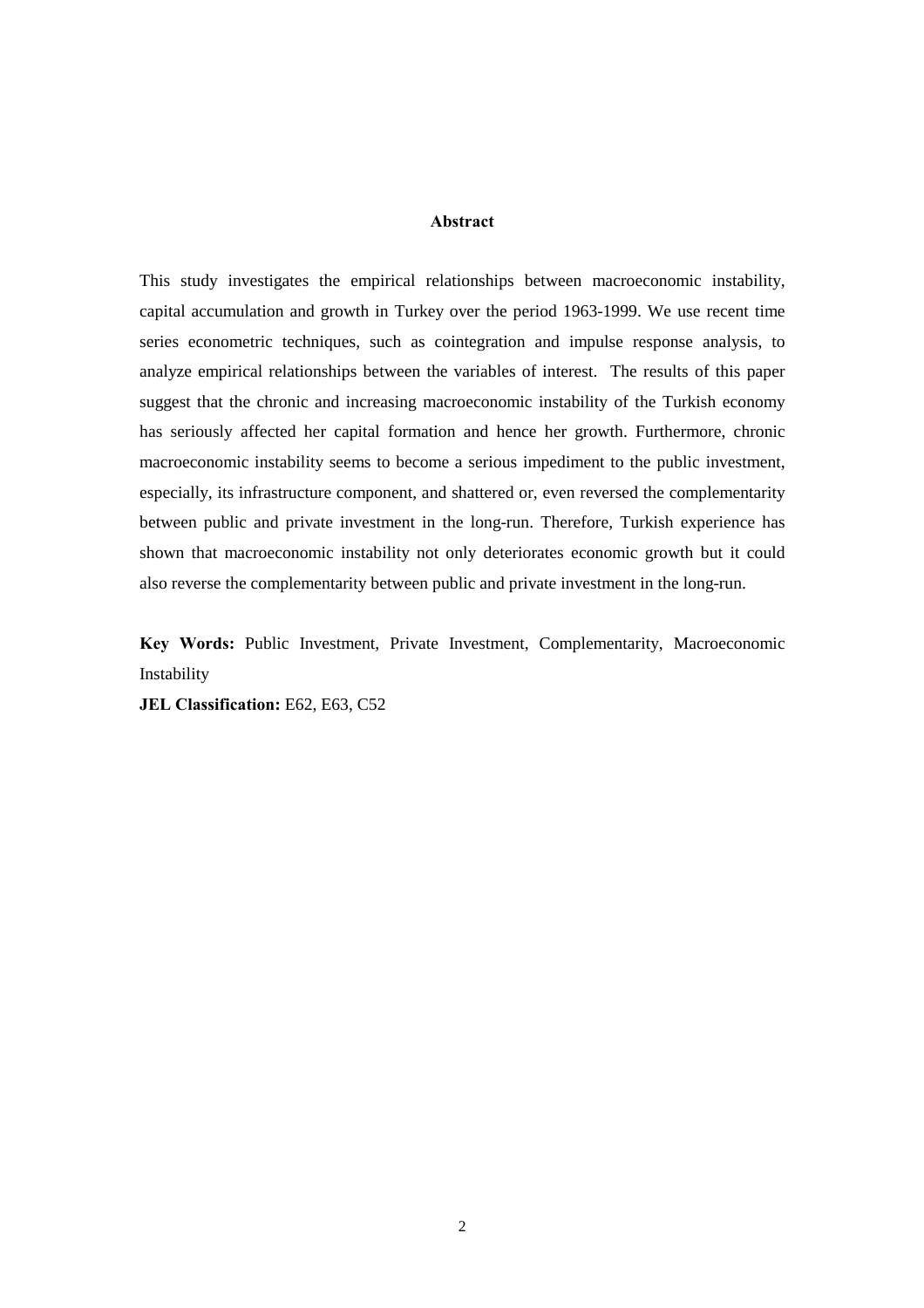#### **1. INTRODUCTION**

l

During 1980s and early 1990s, many developing countries<sup>1</sup> followed unstable macroeconomic policies, and they tend to exhibit excessive budget deficits, high and chronic inflation rate, low and volatile economic growth rates over an extended period of time. Similarly, during the same period there has been a remarkable decline in public capital spending (as a share of output) in many developing and developed countries. Many economists nowadays believe that macroeconomic instability<sup>2</sup> is detrimental to capital accumulation and economic growth, and there are significant empirical evidence that support this view (e.g. Kormendi and Meguire, 1985; Fischer, 1993a, 1993b; Briault, 1995; and Bleaney, 1996).<sup>3</sup> Other empirical studies found positive effects of public capital spending, particularly infrastructure spending, on private investment, productivity and growth (see, for example, Sturm *et al.* 1998; Pereira, 2000; and Mittnik and Neumann, 2001). These studies suggest that a decrease in public capital spending could be harmful for economic growth. Furthermore, recently new political economy literature has emphasized the role of political factors on macroeconomic instability<sup>4</sup> and the decline in public capital spending relative to current spending, particularly in the case of fiscal stringency. It is argued that political instability and polarization (e.g. politically weak, populist and myopic governments), and strategic behavior of policy makers or the interactions among them (e.g. strategic use of debt policy, delayed stabilizations), may have harmful effects on macroeconomic stability, public investment and economic growth for long period of time (See, Persson and Tabellini, 2000 and Drazen, 2000 for an overview).

Currently there are two related strands of research on the role of public capital spending in capital accumulation and economic growth. The first one focuses on the public (capital) spending and private investment nexus. In this research area, many studies found significant

<sup>&</sup>lt;sup>1</sup>Some developed countries also ran large budget deficits during this period.

<sup>&</sup>lt;sup>2</sup>We define macroeconomic instability in line with Fischer (1993a,1993b) and Bleaney (1996); therefore, when we talk about a rise in macroeconomic instability we mean a rise in one or more policyinduced macroeconomic instability indicators, such as inflation rate, deficit to GNP ratio and external debt to GNP ratio.

<sup>&</sup>lt;sup>3</sup>Furthermore, World Bank (1993) argued that stable and sensible macroeconomic policies had promoted economic growth in the East Asian Countries. Similarly, recent empirical study by Sanchez-Robles (1998) concluded that macroeconomic stability should be regarded as a prerequisite for economic growth in the Spanish economy. Moreover, Cardosa (1993) found some evidence of negative effect of economic instability on private investment in Latin America.

<sup>&</sup>lt;sup>4</sup>Developing countries may also experience macroeconomic instability as a result of (mis)-management of overall economy (e.g. by pursuing wrong policy mix), structural characteristics such as income and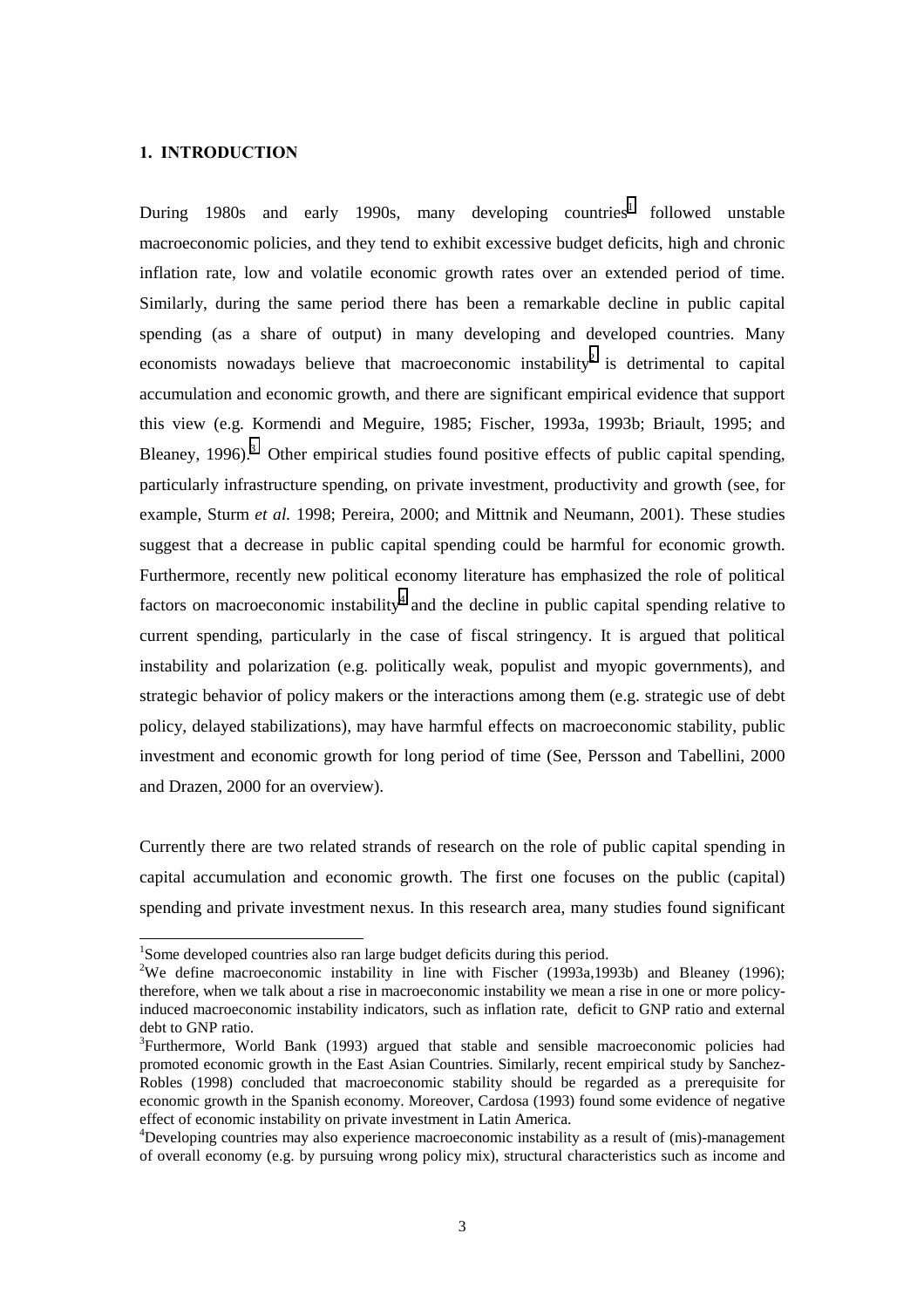complementarity (crowding-in) effect, but some studies found inconclusive or contradictory results (see, for example, Blejer and Khan, 1984; Taylor, 1991; Argimon *et al.*, 1997; Cardosa, 1993; and Aschauer, 1989b). Blejer and Khan (1984) among others suggest that this ambiguity might be the result of using aggregate rather than disaggregate public investment, e.g. infrastructure public investment. Similarly evidence for the Turkish economy is also ambiguous (see, for example, Anand *et al.*, 1990; Celasun and Tansel, 1993; Conway, 1990; Metin-Ozcan *et al*, 2001; and Uygur, 1995). Second approach analyzes the public capital spending and output (or growth) nexus. In this approach, the role of public capital spending, especially, public infrastructure investment, has been theoretically considered both in a production function framework (e.g. Aschauer, 1989a) and in a new growth theory framework (e.g. Barro, 1990). Most of the empirical studies conducted in this area, either using a single-equation time series (e.g. Aschauer, 1989a) or a cross-section analysis (e.g., Easterly and Rebelo, 1993) has indicated a positive effect of public investment on growth.

Early studies on these two literatures were criticized both on empirical and theoretical grounds. For example, on theoretical grounds, production function approach is criticized for being inappropriate for analyzing the long run effects of public capital spending (see, Mittnik and Neumann, 2001 and the references therein). The main empirical criticisms are related to the reverse-causation, simultaneity, and "spuriousness" of the results (Munnel, 1992, Pereira, 2000 and Sturm *et al.*, 1998). To overcome these empirical problems, very recent studies used new time series techniques,<sup>5</sup> such as multivariate cointegration and impulse response analyses (e.g., Ghali, 1998; Pereira, 2000; and Mittnik and Neumann, 2001).<sup>6</sup> These studies have used variables such as private investment, public investment and output to analyze the effects of public capital spending on private capital spending and output; however, the issue of macroeconomic instability has not been analyzed yet. In this study our aim is to extend the recent literature by considering a developing country like Turkey, which we believe is a good case study since she has suffered (and is still suffering) from chronic macroeconomic instability over the last twenty five years. To accomplish this we estimate the long-run relationship between public investment, private investment, macroeconomic instability and output in Turkey for the period 1963-1999 by using multivariate cointegration analysis. Furthermore, we also provide the generalized impulse

-

wealth inequality (See, for example, Dornbusch and Edwards (1990) and Onis (1997)), and/or vulnerability to external shocks.

<sup>&</sup>lt;sup>5</sup>Recently, some researchers pointed out the importance of time series techniques in growth studies, mainly due to the methodological problems with cross-section studies. See, for example, Temple (1999) and Ericsson *et al.* (2001) and the references cited there.

<sup>&</sup>lt;sup>6</sup>There are also single-equation time series studies, e.g., Nazmi and Ramirez (1997) and Ramirez (1998) but these studies do not address most of the empirical problems cited in the text.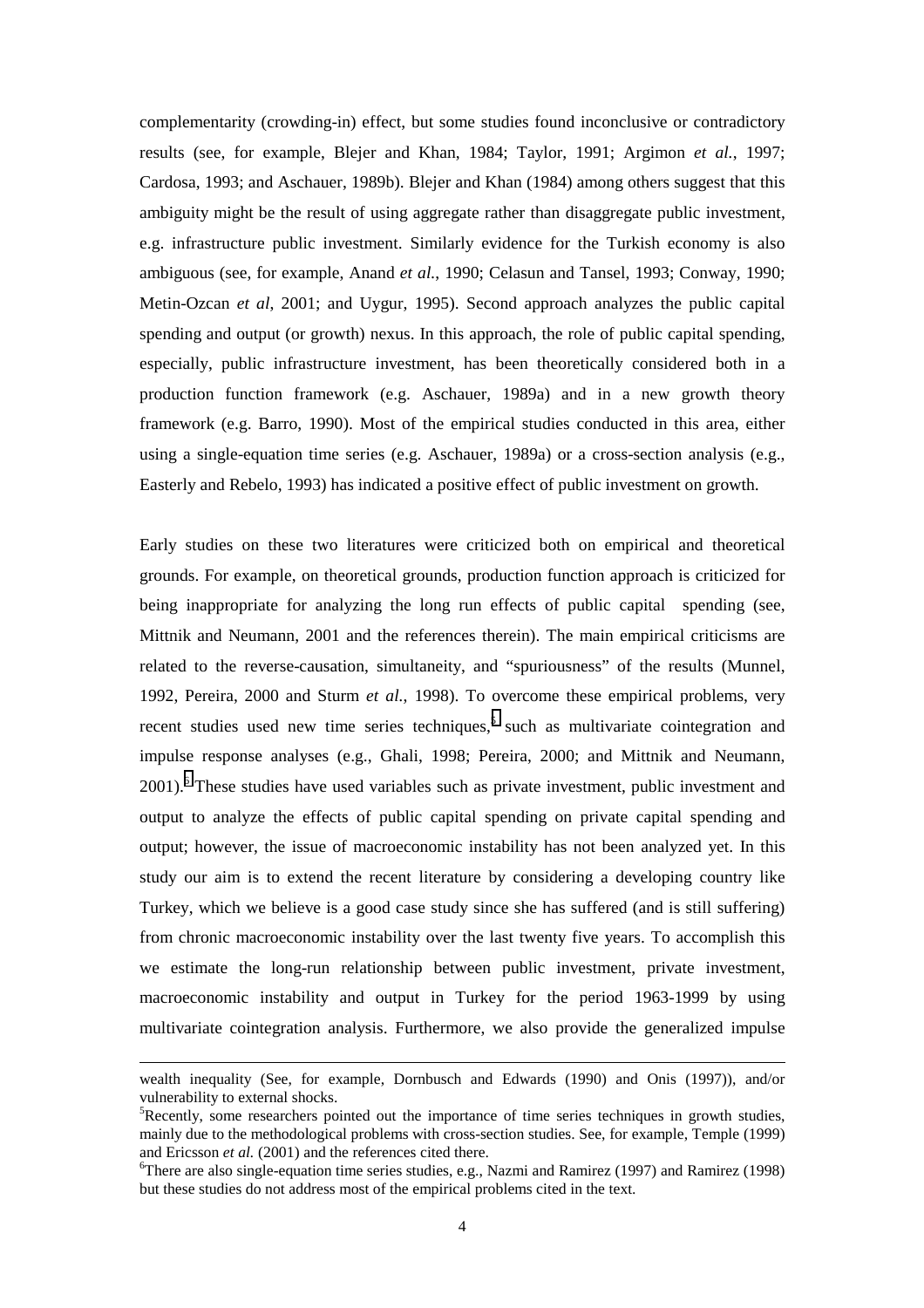response functions to examine the dynamic effects of a shock on a given variable on all the other variables in the system. Moreover, the empirical analysis is extended by considering the infrastructure component of the public investment.

This paper is organized as follows. Section 2 provides a condensed overview of the Turkish economy over the sample period (1963-99). Empirical results appear in Section 3 and finally Section 4 gives the conclusion and the policy implications of the findings.

## **2. AN OVERVIEW OF THE TURKISH ECONOMY, 1963-99**

In this section, we will provide a condensed overview of the Turkish economy for the 1963- 99 period. In line with the aim of this paper, we will mainly focus on capital formation, growth and macroeconomic instability.<sup>7</sup>

Table 1 provides summary information on the Turkish economy for the overall (1963-99) and two sub-periods, namely, inward-oriented period (1963-1979) and outward-oriented period (1980-1999). During 1963-1979 period, Turkey followed a state-led inward-oriented growth strategy by following import substitution policies and economy-wide planning by the State Planning Organization (SPO). Besides the trade restrictions and financial repression policies (e.g. regulated interest rates), the state made use of a heavy public investment, especially in the manufacturing sector, to promote industrialization and economic development. During the inward-oriented period, Turkey enjoyed a quite high rate of growth (real GNP grew at annual average rate of 5.1%) and a rapid rate of capital accumulation.<sup>8</sup> While real private investment<sup>9</sup> increased at an average annual rate of 7%, public investment increased at an average annual rate of 9.7% from 1963 to 1979.

<sup>7</sup> See, for example, Aricanli and Rodrik, 1990; Boratav *et al*, 1996; Celasun, 1994; Celasun and Rodrik, 1989; Ekinci, 1990, 2000; Metin-Ozcan *et al.,* 2001; Metin, 1998; Ozatay, 1997, 2000; and Senses, 1990, 1991 and references therein for more detailed analysis on related and other issues.

 ${}^{8}$ It would be more appropriate to analyze inward-oriented period by considering two sub-periods, namely, economic crisis period (1978-79) and pre-crisis period (1963-77). The economic growth rate is more impressive when we look at the pre-crisis period (1963-1977) (real GNP grew at an annual average rate of 5.8%). Investment performance was also better for the pre-crisis period (1963-77), real private (public) investment grew, on average, by 9.3% (12.2%) per year.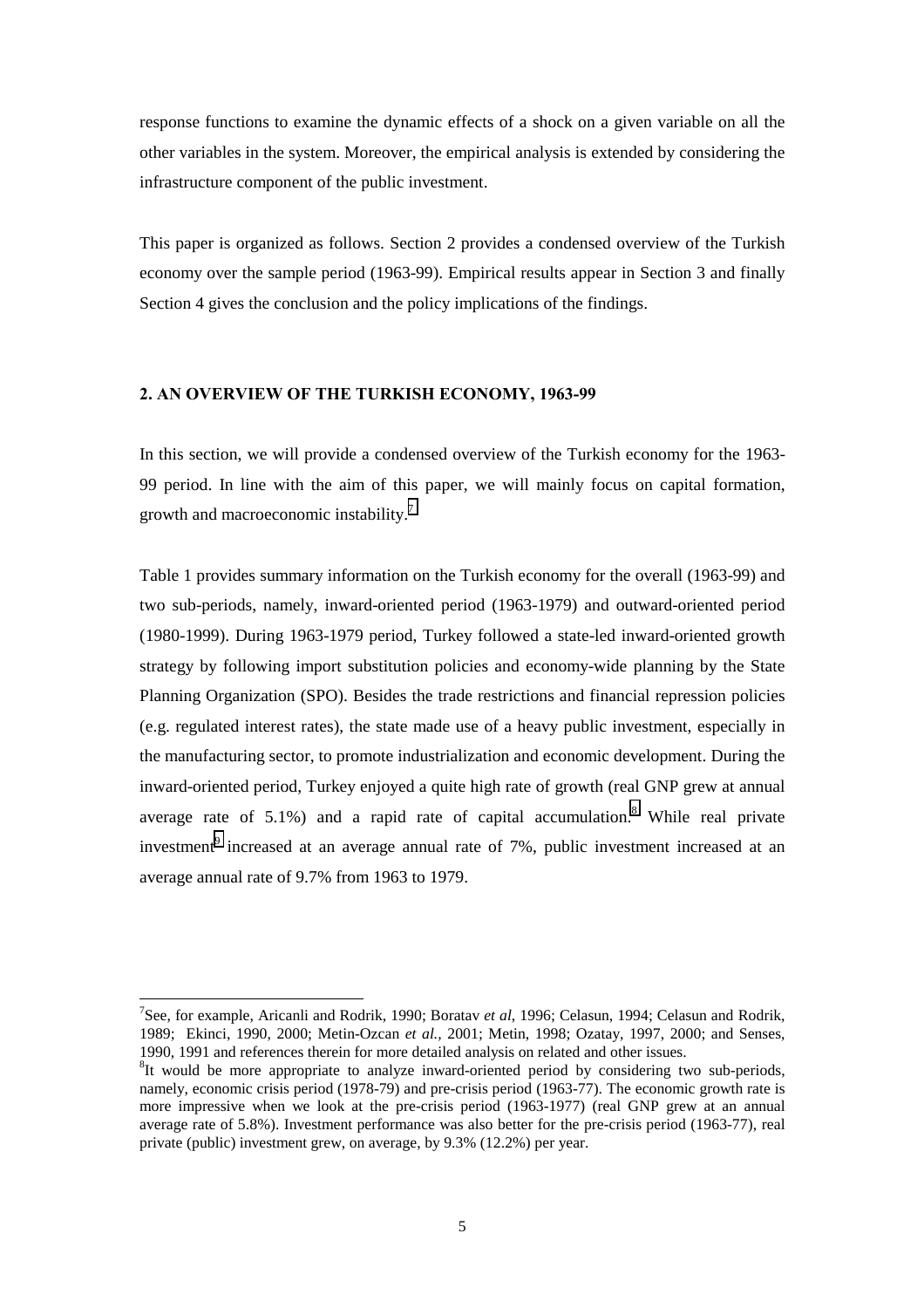|                                                             | 1963-99 | 1963-79 | 1980-99 |
|-------------------------------------------------------------|---------|---------|---------|
| I. Output and Capital Formation                             |         |         |         |
| <b>I.A Annual Average Growth Rate</b>                       |         |         |         |
| Real GNP $(Y)$                                              | 4.4     | 5.1     | 4.2     |
| <b>Real Private Fixed Investment (IP)</b>                   | 5.8     | 7.0     | 6.1     |
| <b>Real Public Fixed Investment (IG)</b>                    | 5.0     | 9.7     | 1.6     |
| Real Public Fixed Core Infrastructure Investment (IGI)      | 5.9     | 10.8    | 2.7     |
| <b>Real Public Fixed Non-Core Infrastructure Investment</b> | 4.3     | 26.5    | 0.8     |
| <b>I.B Composition of Public Investment*</b>                |         |         |         |
| Core Infrastructural Investment (as % of total)             | 44.4    | 37.3    | 50.5    |
| Non-Core Infrastructure Investment (as % of total)          | 55.6    | 62.7    | 49.5    |
| II. Macroeconomic Instability*                              |         |         |         |
| <b>Macroeconomic Instability Index (MII)</b>                | 0.326   | 0.104   | 0.514   |
| Inflation Rate (INF),** %                                   | 41.7    | 18.1    | 61.8    |
| $\cdots$ $\sim$                                             |         |         |         |

## **Table 1. Selected Indicators of the Turkish Economy**

\* Simple period average.

\*\* INF=Percentage change in GNP Deflator.

Source: See the data appendix

During the 1960s the macroeconomic environment was quite stable.<sup>10</sup> However, mainly due to foreign exchange difficulties of the late 1960s, in 1970 Turkey introduced an IMF-based stabilization package, which involved a maxi devaluation.<sup>11</sup> From 1973 to 1977, Turkey experienced an unprecedented growth in investment, led by public sector investment, mainly in manufacturing and transportation. Both public and private investment grew at an unprecedented rate, 20.4% and 8.4%, respectively, during this period. However, macroeconomic instability significantly increased during mid-70s mainly due to the deterioration of the fiscal balances and the excessive reliance on foreign borrowing. By late 1970s Turkey reached a state where it could no longer service even the short-term debts and hence entered severe economic crisis.<sup>12</sup>

<sup>-&</sup>lt;br>9 <sup>9</sup>It should be noted that investment series have been revised several times in Turkey during last two decades (See, for example, Conway (1990)). We reported our results in this section and elsewhere based upon the most recent series of the SPO (See data appendix for more detail)

<sup>&</sup>lt;sup>10</sup>During 1960s average inflation rate (INF) was 5.2%, and it was lowest compared to the 1970s (27%), 1980s (50.4%) and 1990s (73.2%). Furthermore, macroeconomic instability index (MII) was 0.04 points and it was the lowest decade average compared to other decades.

 $11$ See Celasun (1994) and Krueger (1974).

 $12$ See Celasun and Rodrik (1989).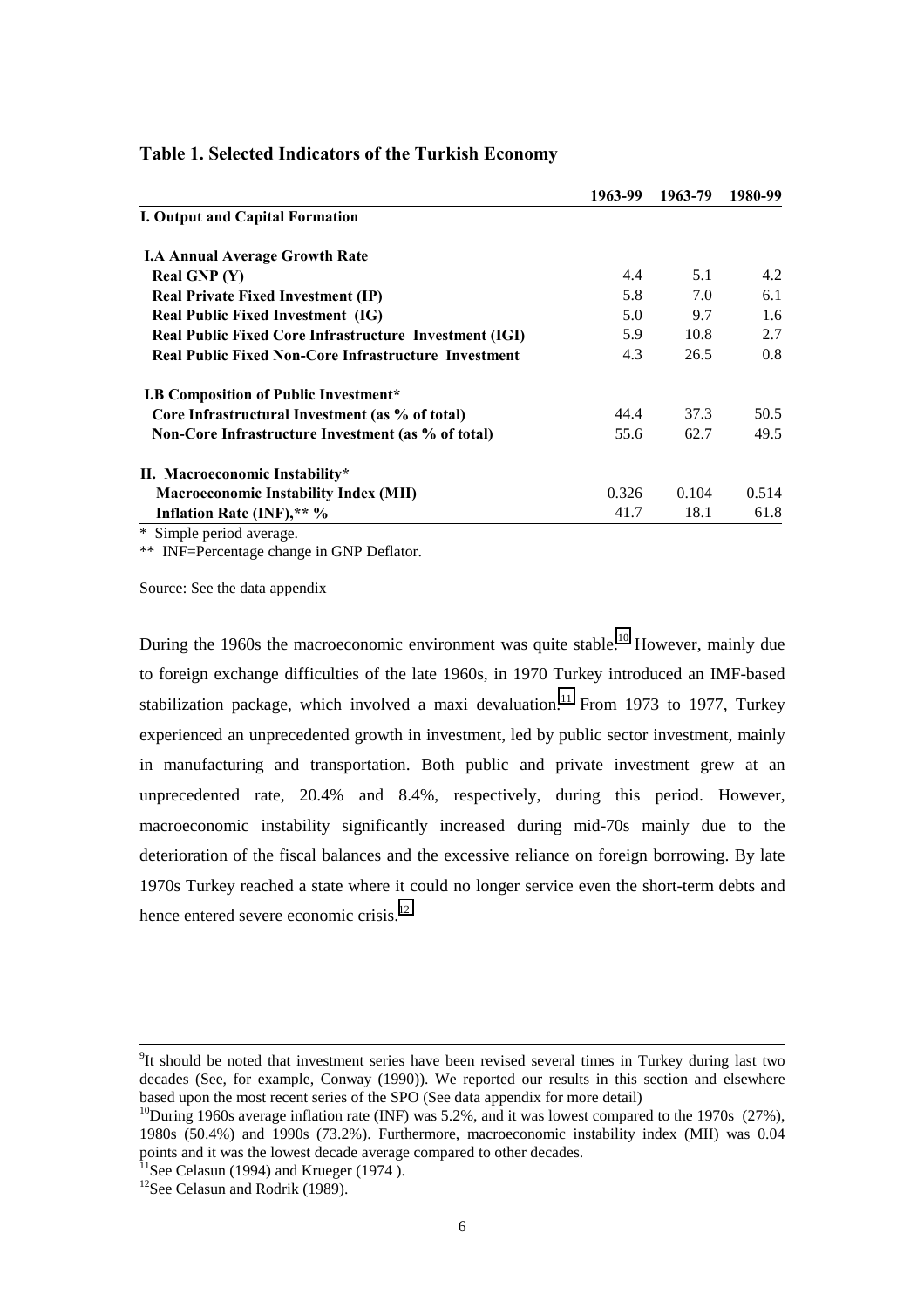In 1980, Turkey took a crucial decision to switch its overall economic strategy from inwardoriented growth strategy to outward-oriented growth strategy.<sup>13</sup> The 1980 program had both stabilization and structural aspects (e.g. trade and financial liberalization), and was strongly backed by IMF, World Bank and OECD consortium. The role of state had crucially changed with this program; for example, in line with the new strategy, the state changed its investment strategy from manufacturing to infrastructure.<sup>14</sup>

During outward-oriented period, real GNP of the Turkish economy grew at an average annual rate of 4.2%. Compared to the inward-oriented period, this performance doesn't seem impressive.<sup>15</sup> However, in the outward-oriented period, economic growth rate was much better during 1980s (5.2% per year) compared to 1990s (3.2% per year).<sup>16</sup> Relatively speaking, the performance of capital formation in private sector was better compared to that of public sector during this period. Real private (public) investment grew at an average annual rate of 6.1% (1.6%), from 1980 to 1999.<sup>17</sup> As we mentioned before, the crucial change in this period is the changing role of the state in the investment process. The share of core public infrastructure (transport + communication + energy) investment in total public investment rose from 37.3% in the inward-oriented period to 50.5% in the outward-oriented period. Nevertheless, while private investment-GNP ratio (in current prices) rose from 12.8% in 1980s to 18.1% in 1990s, public investment-GNP ratio dropped from 8.8% in 1980s to 6.2% in 1990s. The main reason behind this fall is the rising macroeconomic instability after late 1980s, which has seriously lowered the fiscal "ability" of governments for making necessary investments (especially, infrastructure investments).<sup>18</sup>

Generally speaking, macroeconomic instability has steadily increased since mid-1970s and since then has become a chronic problem for the Turkish economy.<sup>19</sup> During early 1980s Turkey was successful in lowering the macroeconomic instability inherited from the

<sup>&</sup>lt;sup>13</sup>See, for example, Aricanli and Rodrik (1990), Boratav *et al.* (1996), Celasun (1994), and Senses (1991).

<sup>&</sup>lt;sup>14</sup>See Aricanli and Rodrik (1990), Boratav *et al.* (1996) ,Celasun (1994), Celasun and Rodrik (1989), Ekinci (1990,2000), Metin-Ozcan *et al.* (2001) and Senses (1991) for an assessment of the 1980 program and Turkey's post-1980 adjustment.

<sup>&</sup>lt;sup>15</sup>Furthermore, real GNP fluctuated less during inward-oriented period compared to outward-oriented period.

 $16$ Moreover, volatility (variability) of real GNP has increased during 1990s.

<sup>&</sup>lt;sup>17</sup>Note that as with real GNP, volatility of both public and private investment has increased during 1990s.

<sup>&</sup>lt;sup>18</sup>In line with this argument, Conway (1990:82) stated that "[r]eal public investment growth appears to have [negatively] responded to budgetary pressures."

<sup>&</sup>lt;sup>19</sup>Average annual inflation rate (INF) rose from 5.2% in 1960s to 27% in 1970s, 50.4% in 1980s and 73.2% in 1990s. Similarly macroeconomic instability index **(**MII) rose from 0.04 points in 1960s, to 0.149 points in 1970s, 0.436 points in 1980s and 0.591 points in 1990s.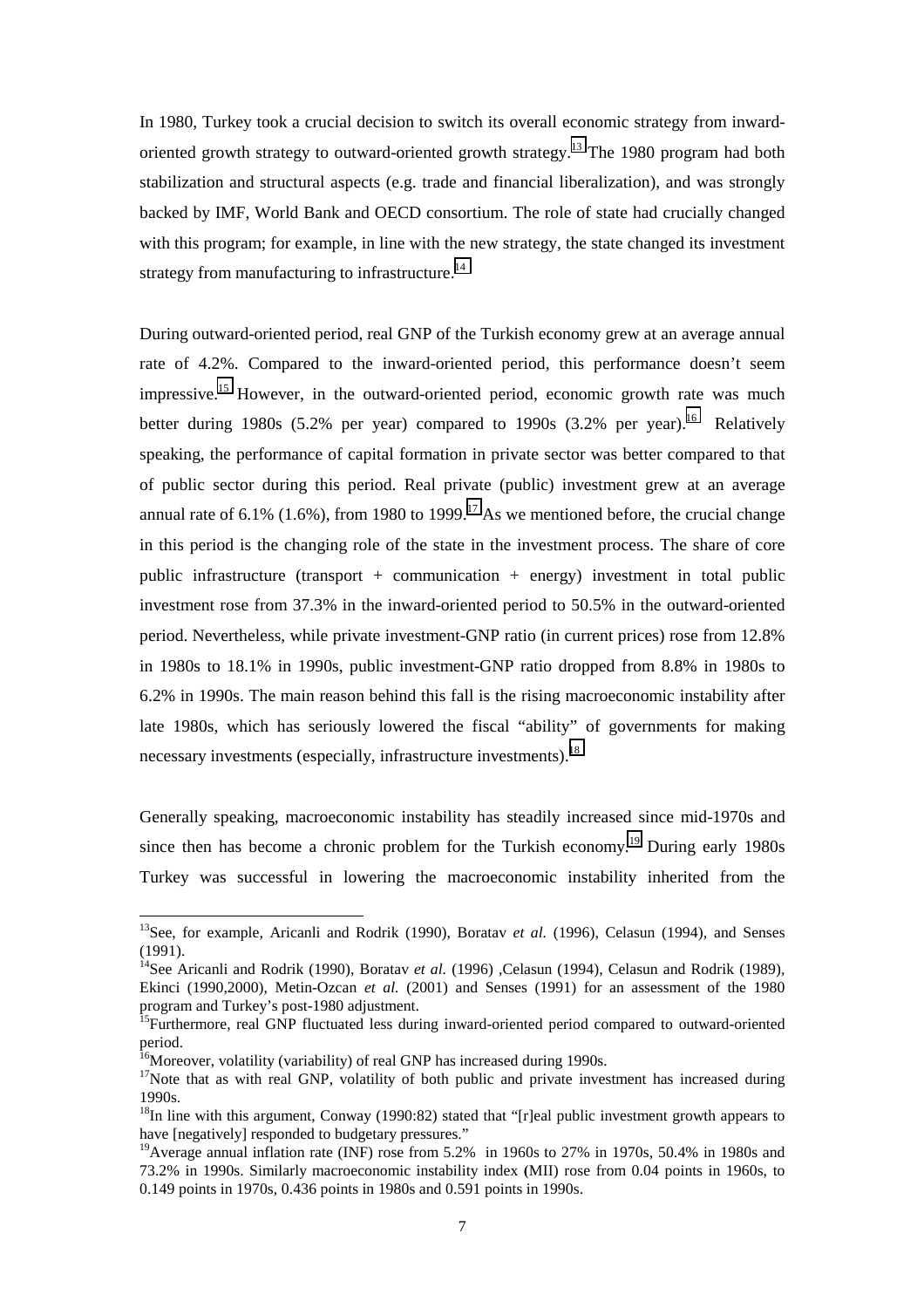economic crisis of late 1970s, inflation rate and MII fell from 89.6% and 0.520 points in 1980 to 26% and 0.317 points in 1983, respectively. Similarly, macroeconomic management was quite good during mid-1980s. However, starting from late 1980s macroeconomic instability has risen, mainly due to political factors and related populist and myopic policies,  $2^{\circ}$  and associated problems of public sector imbalances. Before late 1993, Turkey had managed to maintain the populist policies mainly with the help of capital inflows.<sup>21</sup> However, the cost of this strategy was very high, real interest rate on domestic debt had increased steadily during early 1990s and this deteriorated the fiscal balances.<sup>22</sup> for instance, domestic interest payments out of consolidated budget (as % of GNP) almost doubled from 1990 to 1993.

Turkey experienced a very severe financial crisis in early 1994 mainly due to unsustainable fiscal balances, the collapse of the domestic debt market, monetization and the expectations of further monetization.<sup>23</sup> Real GNP contracted by 6.1% from 1993 to 1994, which is the peak rate of contraction of the Turkish economy over the 1963-1999 period. Similarly, real public investment fell dramatically by about  $40\%$ ,  $^{24}$  from 1993 to 1994. Real private investment, however, contracted only moderately (about 5%). Both inflation and MII had peaked in 1994, inflation rate was 107.3% and MII was 0.842 points in 1994. Furthermore, Turkish Lira depreciated by more than 150% against US\$ in 1994. In mid-1994, Turkey adopted an IMF-based stand-by agreement, and managed to cool-down the severe economic crisis, inflation rate and MII fell from 107.3% and 0.842 points in 1994 to 87.2% and 0.563 points in 1995, respectively. However, macroeconomic instability has continued until late 1990s, mainly due to reluctance of governments (e.g. to avoid negative political consequences) to take necessary painful measures; in other words, governments delayed stabilization.<sup>25</sup> During this period, public sector balances were unsustainable due to reliance on the domestic borrowing (e.g. real interest rate on domestic debt almost doubled from 1994 to 1999). In December 1999, Turkey signed a three-year IMF-based stand-by agreement, which mainly aimed to solve the public sector imbalances.<sup>26</sup> Unfortunately, this program had

 $20$ See, for example, Ozatay (1999), Akyurek (1999) and Onis (1997) for more detail and empirical evidence.

<sup>&</sup>lt;sup>21</sup>Turkish Lira became fully convertible and capital account was fully-liberalized in 1989.

 $22$ See Ekinci (2000) for more detail.

<sup>&</sup>lt;sup>23</sup>See, for example, Celasun (1998), Ekinci (2000), Ozatay (1997, 2000) and Yeldan (1997) and the references therein for an overview and sources of the 1994 crisis.

<sup>&</sup>lt;sup>24</sup>This is a solid evidence of the negative effect of macroeconomic instability on fiscal "ability" of governments for making investment.

 $^{25}$ See, for example, Veiga (2000) for well documented reasons for delayed stabilizations.

 $^{26}$ See Ekinci (2000) and the references therein for a thorough overview of these problems and extensive assessment of the aspects of this program.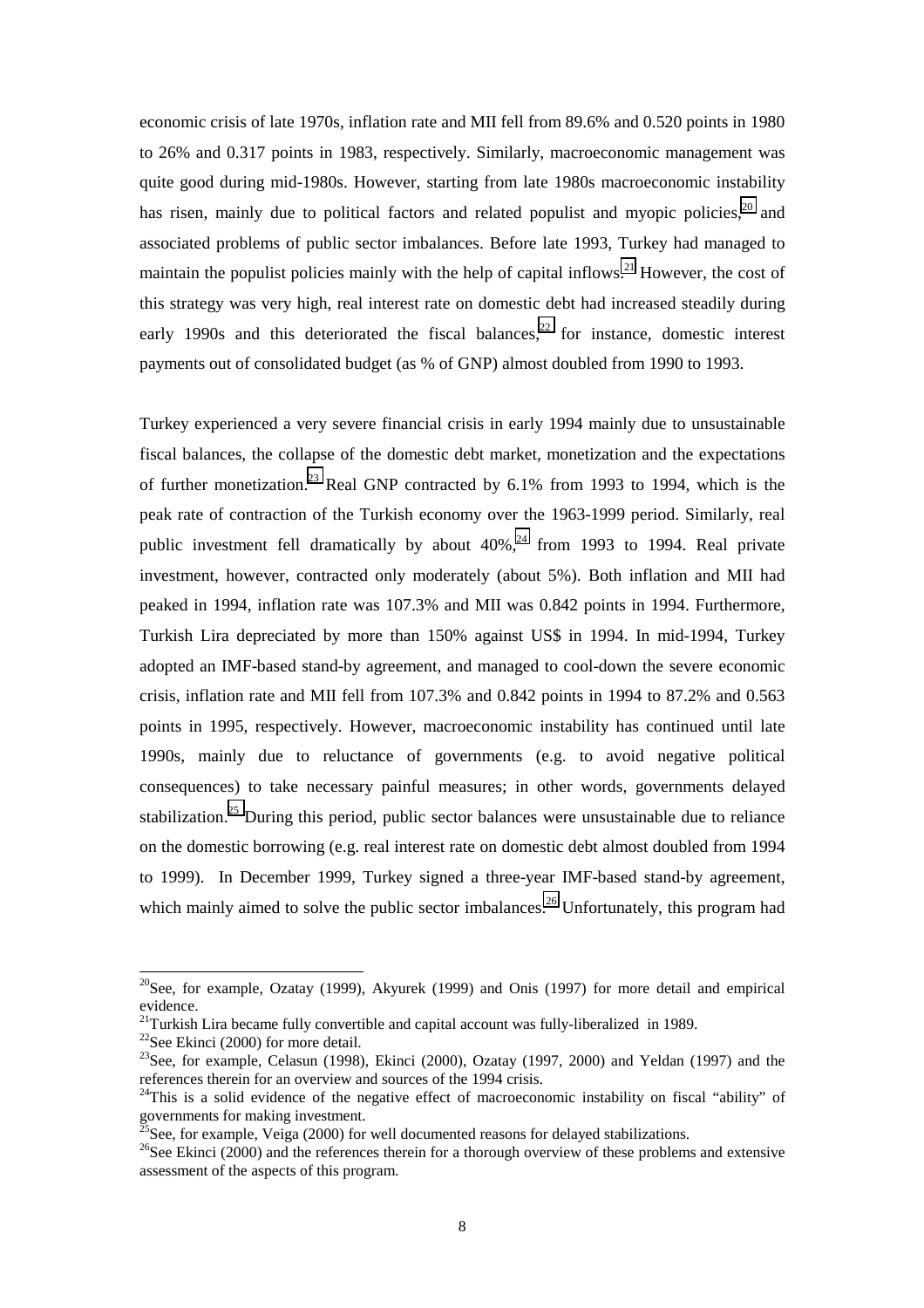failed in early 2001 due to a major economic crisis and Turkey signed another program backed by IMF and World Bank, which is still being implemented in Turkey.

## **3. EMPIRICAL RESULTS**

#### **3.1. The Data and Unit Root Tests**

The data used in this study are Turkish annual data from 1963 to 1999. The sample period is determined by the availability of official investment data. Figures 1-3 show the time plots of (LNY), (LNIP, LNIG, LNIGI) and (LNMII) respectively, where LNY is the (natural) logarithm of real GNP, LNIP is the logarithm of real private fixed investment, LNIG is the logarithm of real public fixed investment, LNIGI is the logarithm of real public fixed core infrastructure investment and LNMII is the logarithm of macroeconomic instability index (MII). Data appendix provides the detail on the definitions and the sources of the data.

A visual inspection of the data suggests that all these series are I(1) (i.e. integrated of order one) or they have a unit root(s). However, we also provide the formal unit root test results in Table 2. As expected, for all variables investigated none of them rejects the null hypothesis of I(1) at 95% critical level (See, the ADF test results in the second and third columns of Table 2). Furthermore, the null hypothesis of I(2) or existence of two unit roots rejected at 95% critical level for all variables (See, the ADF Test results on first differences in the fourth





**Figure 2. Time Plot of LNIP, LNIG and LNIGI**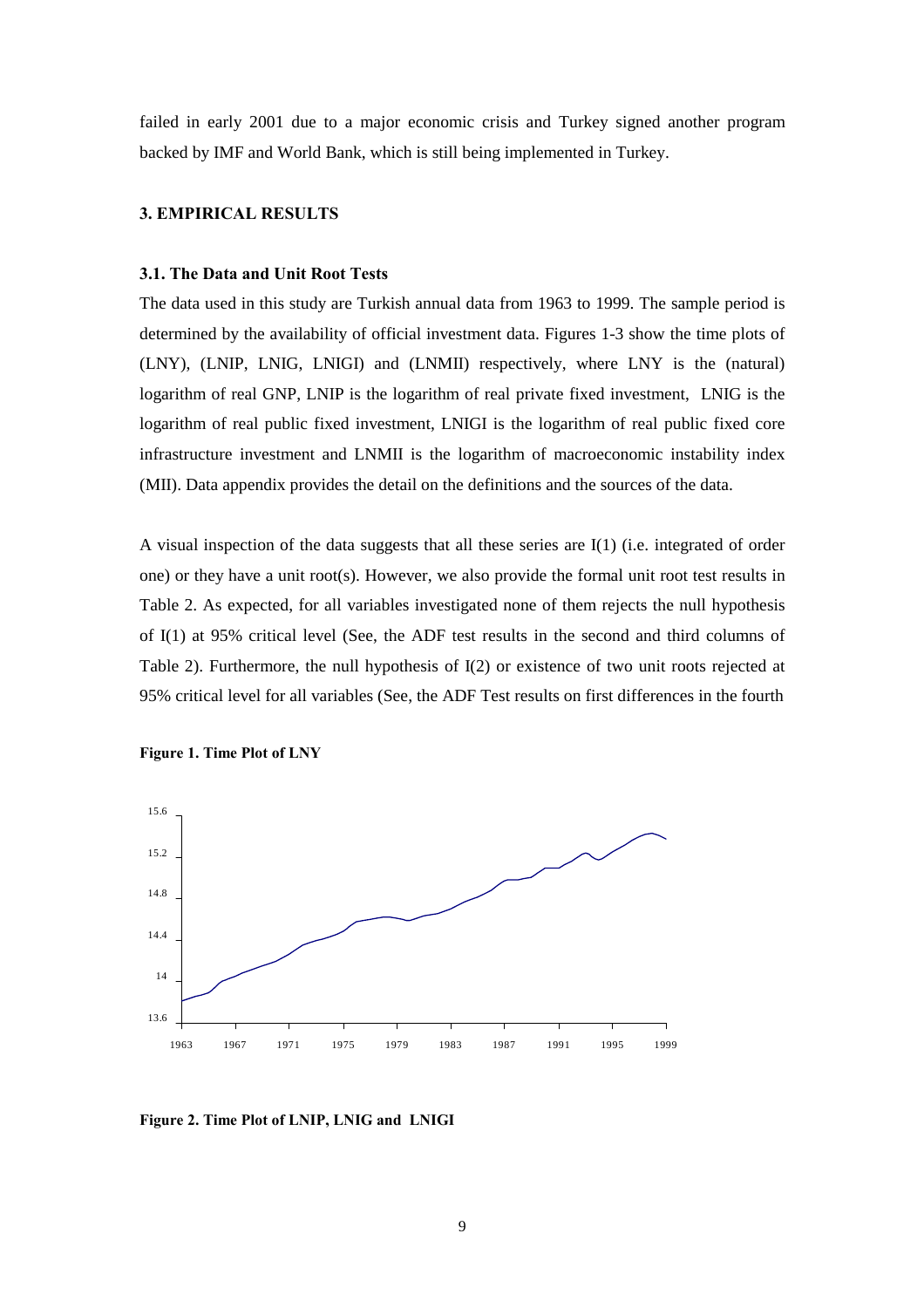

 **Figure 3. Time Plot of LNMII**

l



column of Table  $2)^{27}$  Therefore, all these evidence suggest that the variables under consideration can be considered as I(1). However, it is well-documented that if we neglect level and/or trend shift (e.g. due to structural break) in unit root tests, such as the ADF test, we could possibly give "spurious" unit root result (See, for example, Perron, 1989; and Franses, 1998; and the references therein). Therefore, since we know the break date quite well from the evidence reported in Section 2, which is 1980, we also performed a Perron test, which allows for a change in the level and trend. All variables except LNIG cannot reject the null hypothesis of a unit root at 95% critical level (See, the Perron Test results on first

<sup>&</sup>lt;sup>27</sup>Furthermore, the time plots of the first differences of all the variables (not reported in the paper but they can be requested from the first author) support these results.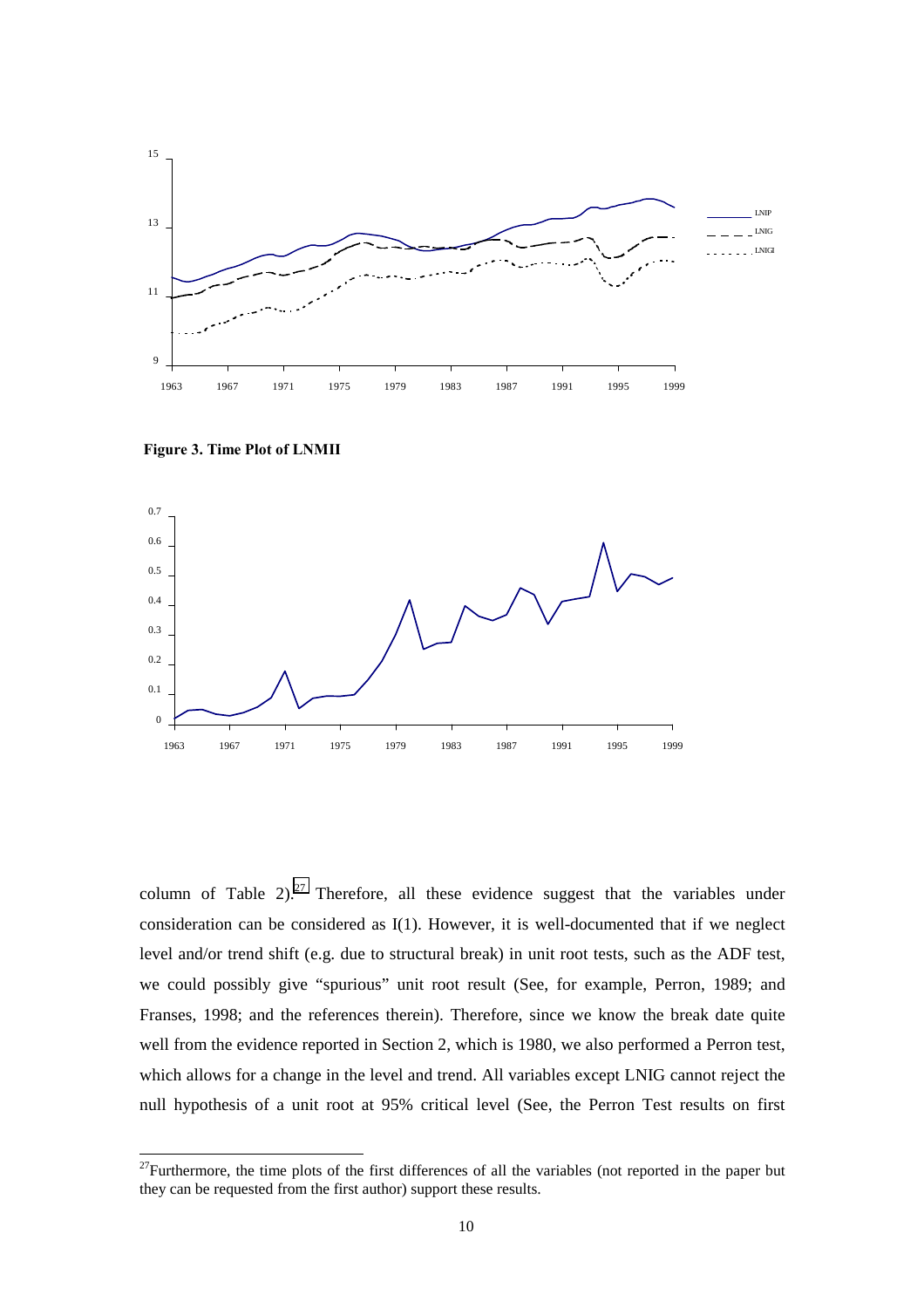differences in the last column of Table 2). However, LNIG cannot reject the null at 99% critical level.

In sum, all these results lend support to the maintained assumption that all these variables are I(1), which is a pre-condition for a cointegration analysis.

| <b>Variables</b> |                                  | <b>Perron Test</b>      |                                  |                                |  |
|------------------|----------------------------------|-------------------------|----------------------------------|--------------------------------|--|
|                  | Level                            |                         | <b>First Difference</b>          | <b>Innovation Outlier (IO)</b> |  |
|                  | <b>Without Trend<sup>a</sup></b> | With Trend <sup>b</sup> | <b>Without Trend<sup>a</sup></b> | Model <sup>f</sup>             |  |
| <b>LNY</b>       | $-1.0696(0)^{\circ}$             | $-2.4769(0)$            | $-4.9665(0)*d$                   | $-2.6439(0)^h$                 |  |
| <b>LNIP</b>      | $-1.2921(1)$                     | $-3.0168(3)$            | $-3.3808(0)*$                    | $-2.0148(1)$                   |  |
| <b>LNIG</b>      | $-2.2886(3)$                     | $-2.4310(1)$            | $-4.5756(0)$ *                   | $-4.4852(2)^{g}$               |  |
| <b>LNIGI</b>     | $-1.9448(0)$                     | $-1.8378(0)$            | $-4.4798(1)$ *                   | $-3.8352(1)$                   |  |
| <b>LNMII</b>     | $-1.2578(1)$                     |                         | $-8.0355(0)$ *                   |                                |  |

**Table 2. Unit Root Tests**

<sup>a</sup>ADF regressions include an intercept but not a linear trend (See, Pesaran and Pesaran, 1997:53).

<sup>b</sup>ADF regressions include both an intercept and a linear trend (See, Pesaran and Pesaran, 1997:53).

**c** Numbers in parentheses are the order of augmentations (p\*) chosen by the Akaike Information Criterion (AIC). Note that unit root test results also hold when p\*(s) are chosen by Schwarz Bayesian Criterion (SBC). Due to a size-power trade-off in the determination of the order of augmentation (p) of ADF tests, we choose to select  $p^*$  by AIC, which is a common practice in the applied works (see, Pesaran and Pesaran, 1997:213). Therefore, in line with Pesaran and Pesaran (1997:213), first we estimated ADF regressions for p=0 to p=4 and selected the order of augmentation (p\*) based on AIC. Then, we performed the ADF tests (see the text). Note that the same sample period (1969-1999) is used in calculations.

**d** An asterisk (\*) represents the rejection of the unit root null hypothesis at 95% critical level (MacKinnon, 1991:Table 1)

<sup>e</sup> Since MII is bounded between 0 and 1 due to its construction (see the data appendix), we did not include trend for LNMII (see, for example, Ahmet and Rogers (2000)). Furthermore, linear trend in LNMII is not meaningful from the economic point of view. **f** This model is within innovation outlier (IO) framework and allows for both a change in the level and trend (See, Franses (1998:150-1) for this test).

**g** LNIG rejects the null hypothesis at 95% critical level but not at 99% level (see Franses (1998, Table 6.6) for critical values).

**h** Numbers in parentheses are the order of augmentations (p\*) chosen by the Akaike Information Criterion (AIC). Note that test results also hold when p\*(s) are chosen by Schwarz Bayesian Criterion (SBC) or if we just use the same p\*(s) of the third column. We use the same procedure as in note (c) for determining the order of augmentation  $(p^*)$ . Note that the same sample period (1969-1999) is used in calculations.

#### **3.2. System Cointegration Analysis**

This sub-section provides the system cointegration results. We provide results for total public investment and its infrastructure components. In line with this, we form two cointegration systems: System #1 [LNIP, LNY, LNIG, LNMII] and System #2 [LNIP, LNY, LNIGI, LNMII].

We use Johansen multivariate technique in our cointegration analyses (see Johansen, 1988 and Johansen, 1995). Following Doornik *et al.* (1998), Hendry and Juselius (2001) and Pesaran and Smith (1998), first we performed a cointegration analysis with constant term entering unrestrictively but the trend term is restricted to lie in the cointegration space.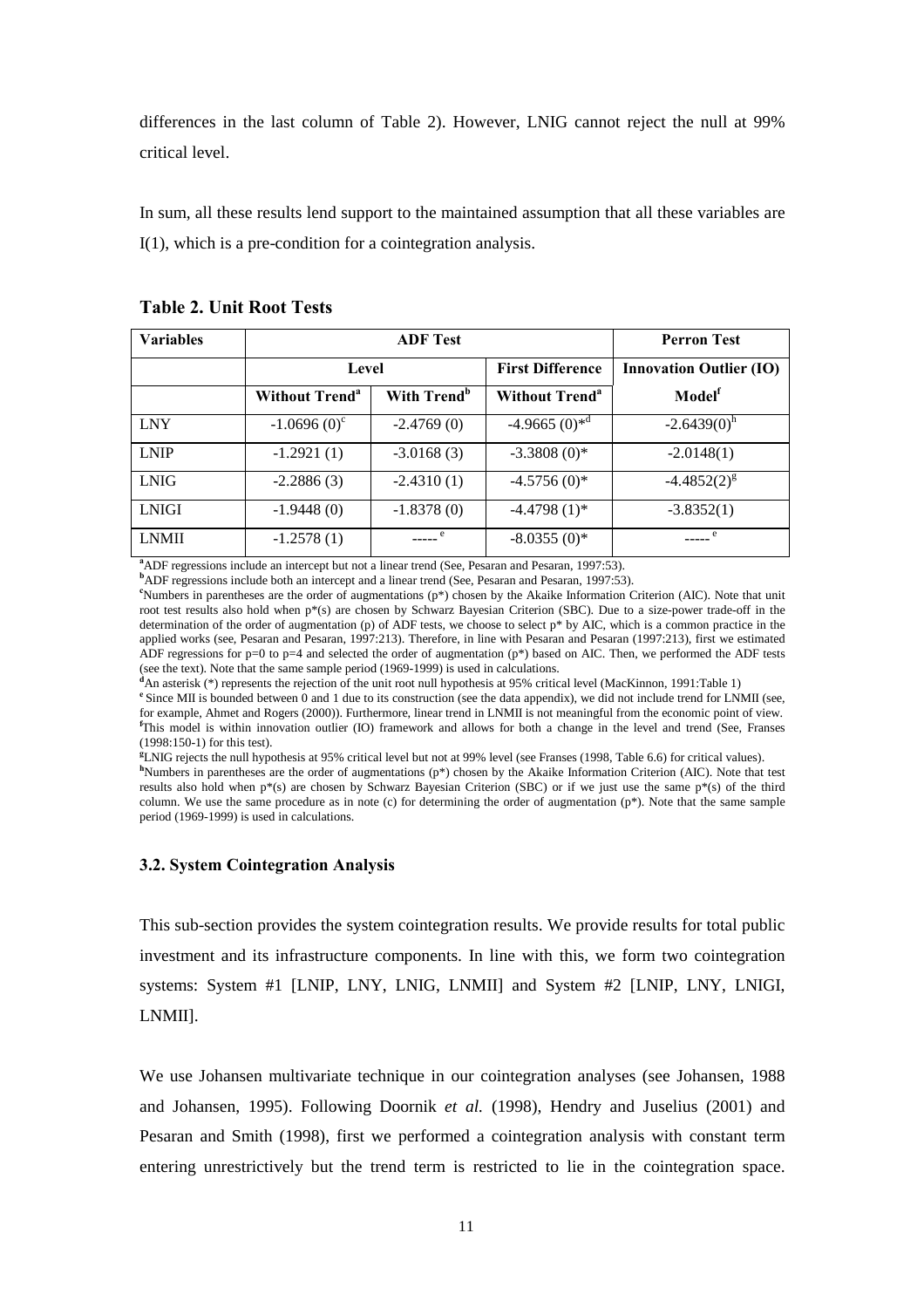However, trend term was found to be insignificant in the cointegration relation(s);<sup>28</sup> hence, following Hendry and Juselius (2001) we performed a cointegration analysis with constant term entering unrestrictively but with no linear trends.

Following Juselius (2001) and Juselius and MacDonald (2000), we also include a step (intervention) dummy (DS80) in each cointegration system to account for the structural break of 1980. DS80 entered restrictively to the cointegration space. However, this step dummy is found to be insignificant in the cointegration relation.<sup>29</sup> This might be due to the reason that 1980 structural break could have affected several variables similarly $30$  and hence causing the intervention effects to cancel out (see, Hendry and Juselius, 2001). Therefore, we did not include DS80 in our cointegration analysis.

Below, we present the cointegration analysis for the System #1 and System #2.

## **SYSTEM #1 [LNIP, LNY, LNIG, LNMII]**

l

First we form system with the variables [LNIP, LNY, LNIG, LNMII] and test for cointegration. Table 3 provides the cointegration result for System #1 with the lag length of the VAR  $= 1$ .<sup>31</sup> We also included an impulse dummy for 1994 (D94) unrestrictively in our cointegration analysis.<sup>32</sup> The trace and max statistics suggest one cointegration relation.<sup>33</sup> When we investigate Table 3, this cointegration relation seems to be the following simple long-run private investment relation: 34

 $28$ Underlying trends of the variables under consideration possibly cancelled out in the cointegration relation (see Hendry and Juselius (2001)).

<sup>&</sup>lt;sup>29</sup>Similarly, we also include a step dummy (DS89) in each cointegration system to account for the effect of the full-financial liberalization in 1989. This step dummy is also found to be insignificant in the cointegration relation.

 $30\text{As}$  can be seen from Figures 1-3, there is some visual evidence on this.

<sup>&</sup>lt;sup>31</sup>Note that the lag length of the VAR for each system is determined by Schwarz Bayesian Criterion (SBC).

 $32$ When we examine the regression results for each equation in VAR(1) model, LNIG equation has nonnormal residuals. This is clearly evident in the residual plot of that equation in which 1994 is an outlying observation. (Note that this is consistent with the evidence in Section 2). Therefore, following Hendry and Juselius (2001), we include impulse dummy for 1994 (D94) in our cointegration analysis for System #1. After including D94 in VAR(1) unrestrictively, all equations have normal distributions and none of them show autocorrelation and heteroskedasticity (see Pesaran and Pesaran, 1997 for the details of these tests). Due to the same considerations we also include impulse dummy for 1994 (D94) in our cointegration analysis for System #2.

 $33$ It should be noted here that the trace and max statistics for System #1 without the impulse dummy (D94) also suggests one cointegration relation. Therefore, our results are not an artefact of dummy  $(D94)$ .

 $34$ Note that we call this investment relation as simple investment relation since other determinants of investment, e.g. real interest rate, are absent in equation (1) (and the System #1) due to the purpose of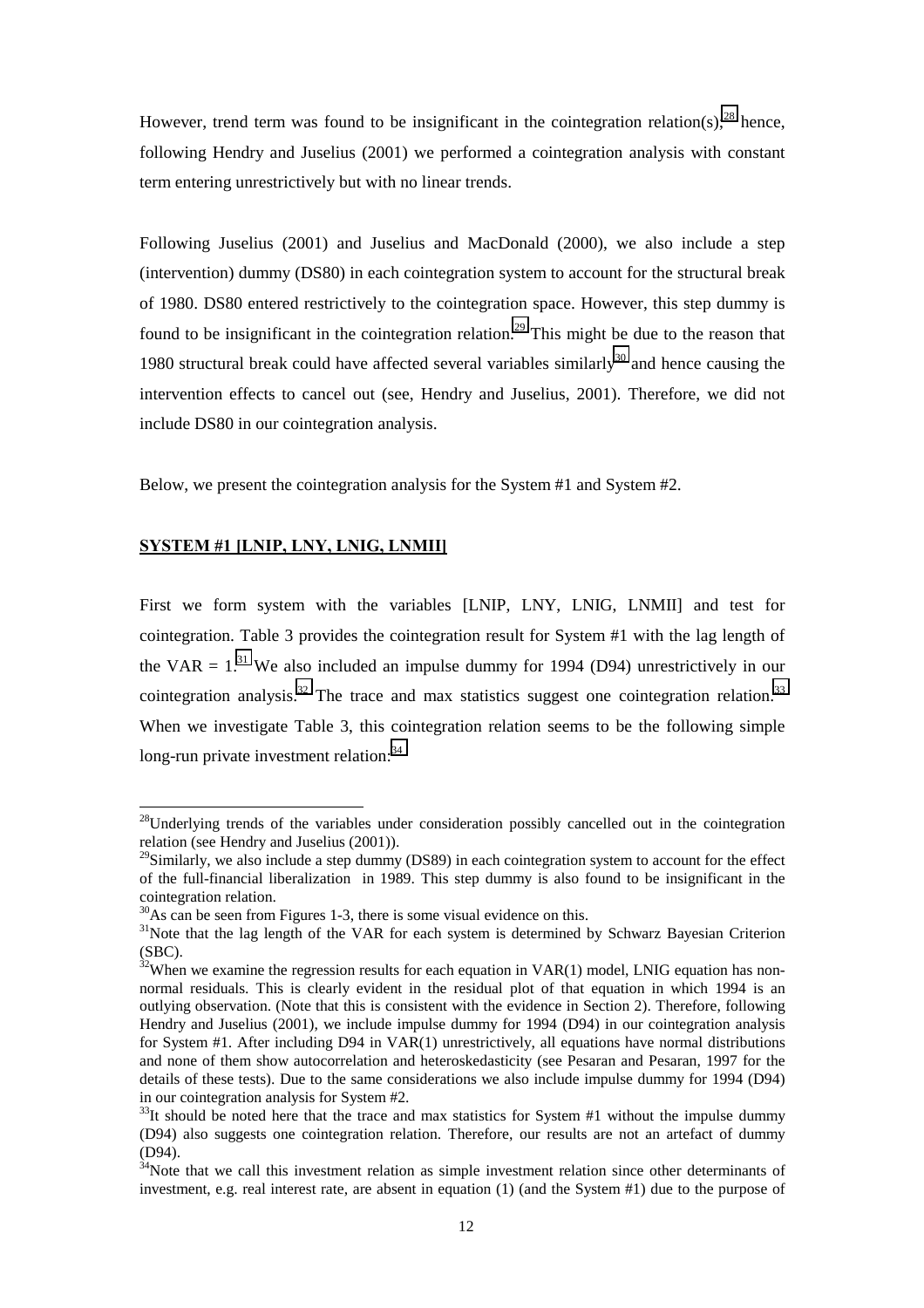This equation suggests that private investment is positively affected by output, negatively affected by macroeconomic instability and public investment for the period under study. These results are consistent with theory and the descriptive analysis of the Turkish economy provided in Section 2.

| Table 3. Cointegration Analysis of System #1                                                                                                                                                                                                       |                     |              |                      |                          |            |         |            |
|----------------------------------------------------------------------------------------------------------------------------------------------------------------------------------------------------------------------------------------------------|---------------------|--------------|----------------------|--------------------------|------------|---------|------------|
| Eigenvalues                                                                                                                                                                                                                                        |                     | 0.60355      | 0.21840              |                          | 0.12638    |         | 0.03471    |
| Null Hypotheses                                                                                                                                                                                                                                    |                     | $r = 0$      | $r \leq 1$           |                          | $r \leq 2$ |         | $r \leq 3$ |
| <b>Max Statistic</b>                                                                                                                                                                                                                               |                     | 33.31        | 8.87                 |                          | 4.86       |         | 1.27       |
| 95% Critical Value <sup>a</sup>                                                                                                                                                                                                                    |                     | 27.07        | 20.97                |                          | 14.07      |         | 3.76       |
| <b>Trace Statistic</b>                                                                                                                                                                                                                             |                     | 48.31        | 15.0                 |                          | 6.13       |         | 1.27       |
| 95% Critical Value <sup>a</sup>                                                                                                                                                                                                                    |                     | 47.21        | 29.68                |                          | 15.41      |         | 3.76       |
| <b>Cointegration Results (r=1)</b>                                                                                                                                                                                                                 |                     |              |                      |                          |            |         |            |
| <b>LNIP</b>                                                                                                                                                                                                                                        | <b>LNY</b>          | <b>LNMII</b> | <b>LNIG</b>          |                          |            |         |            |
| $(\beta')^b$<br>1                                                                                                                                                                                                                                  | $-3.2364$           | 4.6669       | 0.289                |                          |            |         |            |
|                                                                                                                                                                                                                                                    | $(0.48324)^{\circ}$ | (1.2104)     | (0.18182)            |                          |            |         |            |
| $(\alpha')^d$<br>$-0.0919$                                                                                                                                                                                                                         | 0.0161              | $-0.1449$    | $-0.0280$            |                          |            |         |            |
| <b>Hypotheses Tests</b>                                                                                                                                                                                                                            |                     |              | $\underline{X}^2(u)$ | $\underline{\mathbf{u}}$ |            | p-value |            |
| Test of significance <sup>e</sup> of LNY                                                                                                                                                                                                           |                     |              | 17.3                 | 1                        |            | 0.00    |            |
| Test of significance of LNMII<br>24.3                                                                                                                                                                                                              |                     |              | 1                    |                          | 0.00       |         |            |
| Test of significance of LNIG                                                                                                                                                                                                                       |                     | 2.2          | 1                    |                          | 0.14       |         |            |
| <sup>a</sup> Critical values are from Osterwald-Lenum (1992, Table 1)<br><sup>b</sup> Standardized eigenvector.<br><sup>e</sup> Asymptotic standard errors are in parentheses.<br><sup>d</sup> Adjustment coefficients.<br>e <sub>Test</sub><br>of | long-run            | exclusion    | (See,<br>Hendry      | and                      | Juselius.  | 2001).  |            |

the study, or data availability and/or limitations of cointegrated VAR analysis with relatively small sample size (see Pesaran and Pesaran, 1997 for more detail).

1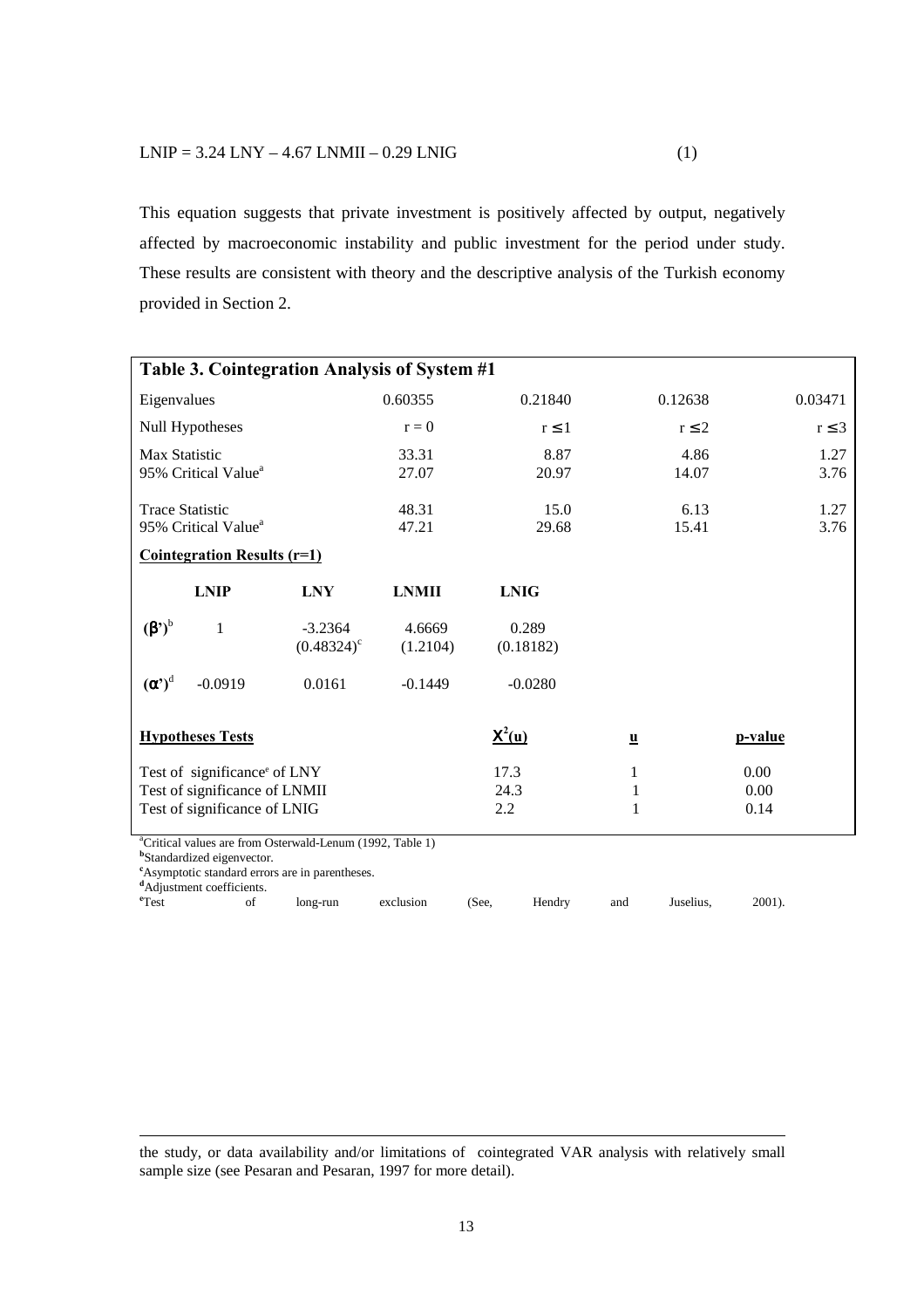As it can be seen from standard errors of the cointegration vector in Table 3, all variables except LNIG are statistically significant. We also formally tested the significance of the variables by exclusion test. The results of these tests are confirmatory (Table 3). That is, LNY and LNMII have significant coefficients, but LNIG has insignificant coefficient. However, if we consider the cointegration result for System #1 without D94, we will have the following simple long-run private investment relation:

## $LNIP = 3.44 LNY - 5 LNMI - 0.38 LNIG$  (2)

Both equations ((1) and (2)) are quite similar but when we examine standard errors (not reported) all variables seem to be significant. The result of significance (exclusion) test provides a p-value of 0.059 for LNIG (LNY and LNMII both have p-value=0); therefore, there is some (but marginal)<sup>35</sup> evidence of long-run crowding-out effect.

## **SYSTEM #2 [LNIP, LNY, LNIGI, LNMII]**

We now would like to examine the effect of infrastructure component of the public investment. Therefore, only difference of System #2 compared with the System #1 is that we have replaced LNIG with LNIGI. Table 4 provides the cointegration results for the System #2 with lag length of  $VAR = 1<sup>36</sup>$ . The evidence favors one cointegration relation and it is also interpreted as private investment relation (See Table 4). The crucially different result in this system is that even though LNIGI has negative effect (crowding-out) on LNIP, its coefficient is not significant as indicated by the long-run exclusion test in Table 4. Furthermore, this is also the case without  $D94<sup>37</sup>$  After imposing the long-run exclusion restriction (and the normalization restriction), the investment relation becomes:

$$
LNIP = 3.15LNY - 5.20 LNMI
$$
\n
$$
(4)
$$

This simple investment equation suggests that private investment is positively affected by output and negatively affected by macroeconomic instability. Again, these results are

<sup>35</sup>At 5.9% significance level.

<sup>&</sup>lt;sup>36</sup>Due to the similar considerations D94 enters unrestrictively to cointegration analysis.

<sup>&</sup>lt;sup>37</sup>Note that, in System #2 without D94, the private investment relation becomes: LNIP = 3.21 LNY –  $0.23$  LNIGI – 4.45 LNMII. Furthermore, all variables are significant except LNIGI (p-value = 0.11).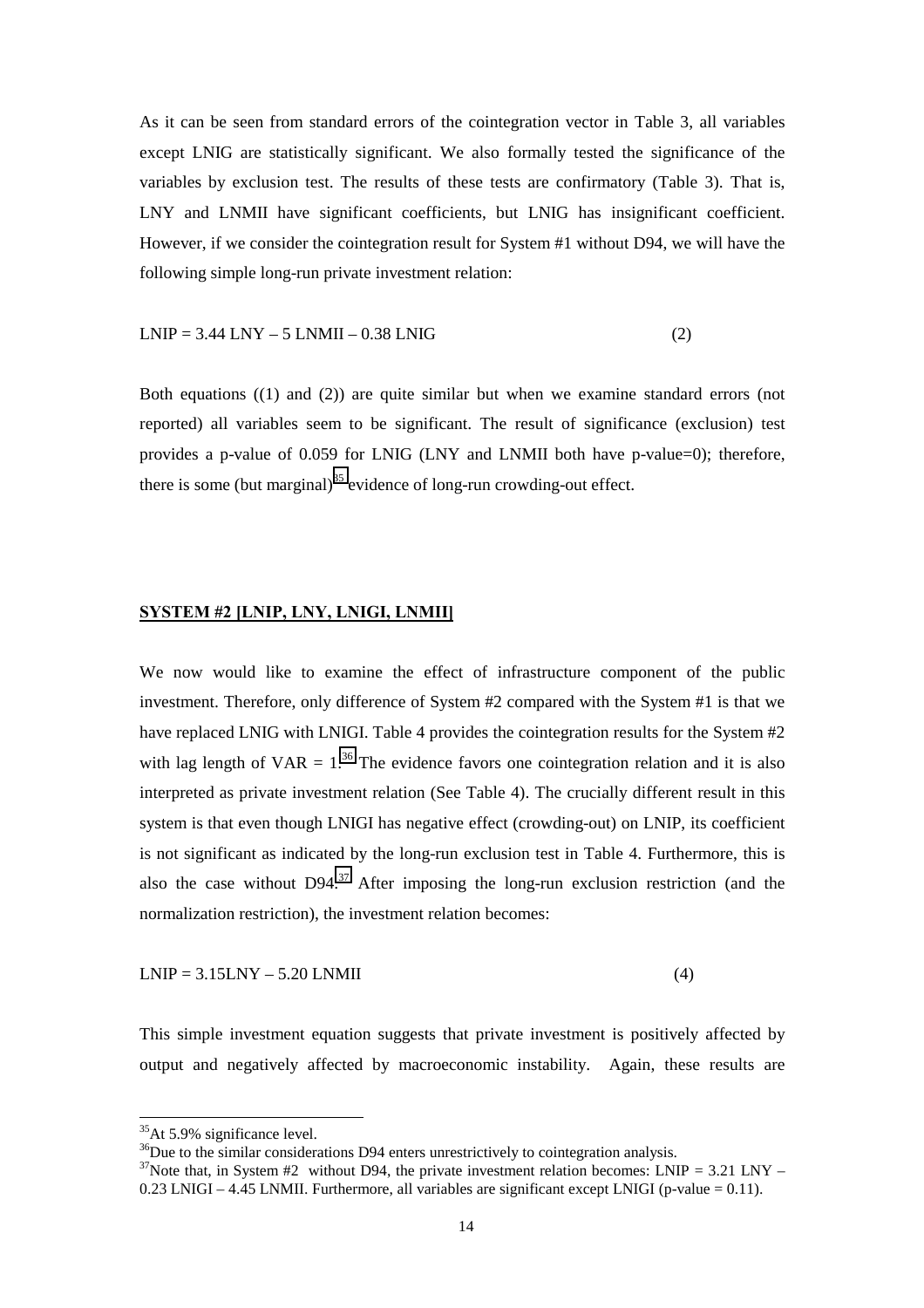consistent with theory and the descriptive analysis of the Turkish economy provided in Section 2.

| Table 4. Cointegration Analysis of System #2                   |                                  |                        |                              |                         |            |  |  |
|----------------------------------------------------------------|----------------------------------|------------------------|------------------------------|-------------------------|------------|--|--|
| Eigenvalues                                                    |                                  | 0.638                  | 0.17509                      | 0.10778                 | 0.042736   |  |  |
| Null Hypotheses                                                |                                  | $r = 0$                | $r \leq 1$                   | $r \leq 2$              | $r \leq 3$ |  |  |
| Max Statistic                                                  |                                  | 36.68                  | 6.93                         | 4.11                    | 1.57       |  |  |
| 95% Critical Value <sup>a</sup>                                |                                  | 27.07                  | 20.97                        | 14.07                   | 3.76       |  |  |
| <b>Trace Statistic</b>                                         |                                  | 49.19<br>47.21         | 12.61                        | 5.68                    | 1.57       |  |  |
|                                                                | 95% Critical Value <sup>a</sup>  |                        | 29.68                        | 15.41                   | 3.76       |  |  |
| <b>Cointegration Results (r=1)</b>                             |                                  |                        |                              |                         |            |  |  |
| <b>LNIP</b>                                                    | <b>LNY</b>                       | <b>LNMII</b>           | <b>LNIGI</b>                 |                         |            |  |  |
| $(\beta')^b$<br>1                                              | $-3.1551$<br>$(0.39148)^{\circ}$ | 4.3892<br>(1.0593)     | 0.20909<br>(0.12639)         |                         |            |  |  |
| $({\alpha}^{\prime})^d$ -0.0905                                | 0.0185                           | $-0.1499$              | $-0.1393$                    |                         |            |  |  |
| <b>Hypotheses Tests</b>                                        |                                  |                        | ${\bf X}^2({\bf u})$         | $\overline{\mathbf{u}}$ | p-value    |  |  |
| Test of significance <sup>e</sup> of LNY                       |                                  | 17.7                   | $\mathbf{1}$                 | 0.00                    |            |  |  |
| Test of significance of LNMII<br>Test of significance of LNIGI |                                  | 29.5<br>$\overline{2}$ | $\mathbf{1}$<br>$\mathbf{1}$ | 0.00<br>0.16            |            |  |  |
|                                                                |                                  |                        |                              |                         |            |  |  |
| <b>Restricted Cointegration Analysis</b>                       |                                  |                        |                              |                         |            |  |  |
| <b>LNIP</b>                                                    | <b>LNY</b>                       | <b>LNMII</b>           |                              |                         |            |  |  |
| $(\boldsymbol{\beta}')^{\mathrm{b}}$<br>1                      | $-3.1539$                        | 5.2016                 |                              |                         |            |  |  |
|                                                                | $(0.50615)^{\circ}$              | (1.4605)               |                              |                         |            |  |  |
| $(\alpha')^d$<br>$-0.0548$                                     | 0.0198                           | $-0.1290$              |                              |                         |            |  |  |

a Critical values are from Osterwald-Lenum (1992, Table 1)

**b** Standardized eigenvector.

**c** Asymptotic standard errors are in parentheses. **d** Adjustment coefficients.

l

**e** Test of long-run exclusion (See, Hendry and Juselius, 2001).

Finally, we would like to note that our main results in this section also hold when we use inflation rate as a proxy<sup>38</sup> for macroeconomic instability. This is provided in Ismihan (2002). In the next section, in order to get more insights, we examine the dynamic effects of a shock on a given variable on all the other variables in the system, by using impulse response

<sup>38</sup>According to Fischer (1993b:487), inflation rate is the best single indicator [of policy-induced macroeconomic instability] and "serve as an overall ability of government to manage the economy".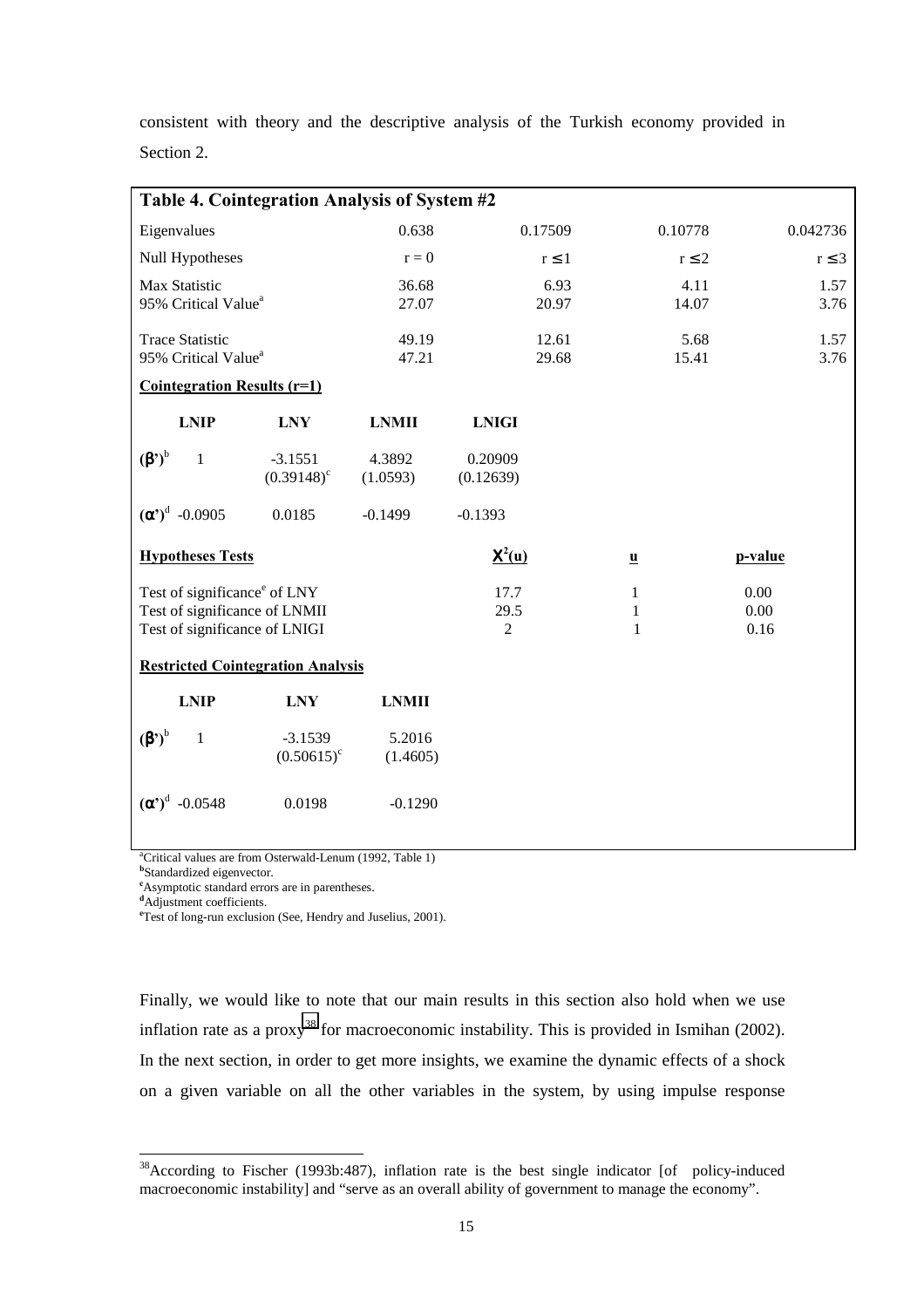analysis. (See, for instance, Lutkepohl and Reimers (1992) and Pesaran and Pesaran (1997) for the importance of impulse response analysis in cointegrated systems).

#### **3.3. Impulse Response Analysis**

l

In this section, we provide the generalized impulse response  $\text{(IR)}$  functions<sup>39</sup> to examine the dynamic effects, that is, short and medium-run effects of a shock on a given variable on all the other variables in the system. Below, we present this analysis for the System #1 only since the impulse response analysis of System  $#2$  is quite similar to that of System  $#1.^{40}$ 

Firstly, in order to assess the dynamic effects of macroeconomic instability on other variables in the system, we examine the generalized IRs to a positive unit [one standard error (S.E.)] shock in macroeconomic instability (LNMII) equation provided in panel (a) Figure 4. As expected, short and medium-run responses are negative. That is, private investment, public investment and output are negatively and permanently affected by a positive shock in macroeconomic instability. However, private investment was dramatically affected compared to output, which is the least affected one. Furthermore, public investment is also seriously affected from macroeconomic instability shock. This might be due to a negative effect of macroeconomic instability shock on the fiscal "ability" of governments. That is, an increase in macroeconomic instability could negatively affect public investment by reducing the fiscal "ability" of government(s) and hence increasing the level of fiscal stringency. Therefore, governments tend to cut public investment rather than current or populist spending in the case of fiscal stringency, as suggested by the recent new political economy literature. All these results are consistent with our analysis in Section 2. Finally, as can be seen from panel (a) of Figure 4, impact effects of macroeconomic instability shock on both private and public effects are smaller compared to the medium-term effects; that is, the effect of a macroeconomic instability shock has an accelerating negative effect on investment, especially, on private investment.

 $39$ We prefer to use generalized IR functions since, unlike to the orthogonalized IR functions, generalized IR functions do not depend on the ordering of the variables within the system (Pesaran and Shin, 1998).

 $40$ There is only one considerable difference. In the System #2, public infrastructure investment is more seriously affected from macroeconomic instability (shock) compared to total public investment in System #1. This is consistent with the observation that Turkey failed to make necessary infrastructure investment due to fiscal problems and restraints during late 1990s, and hence experienced infrastructure bottlenecks, such as energy bottlenecks, during late 1990s and early 2000s. The results of generalized IR analysis for the System #2 can be requested from the first author.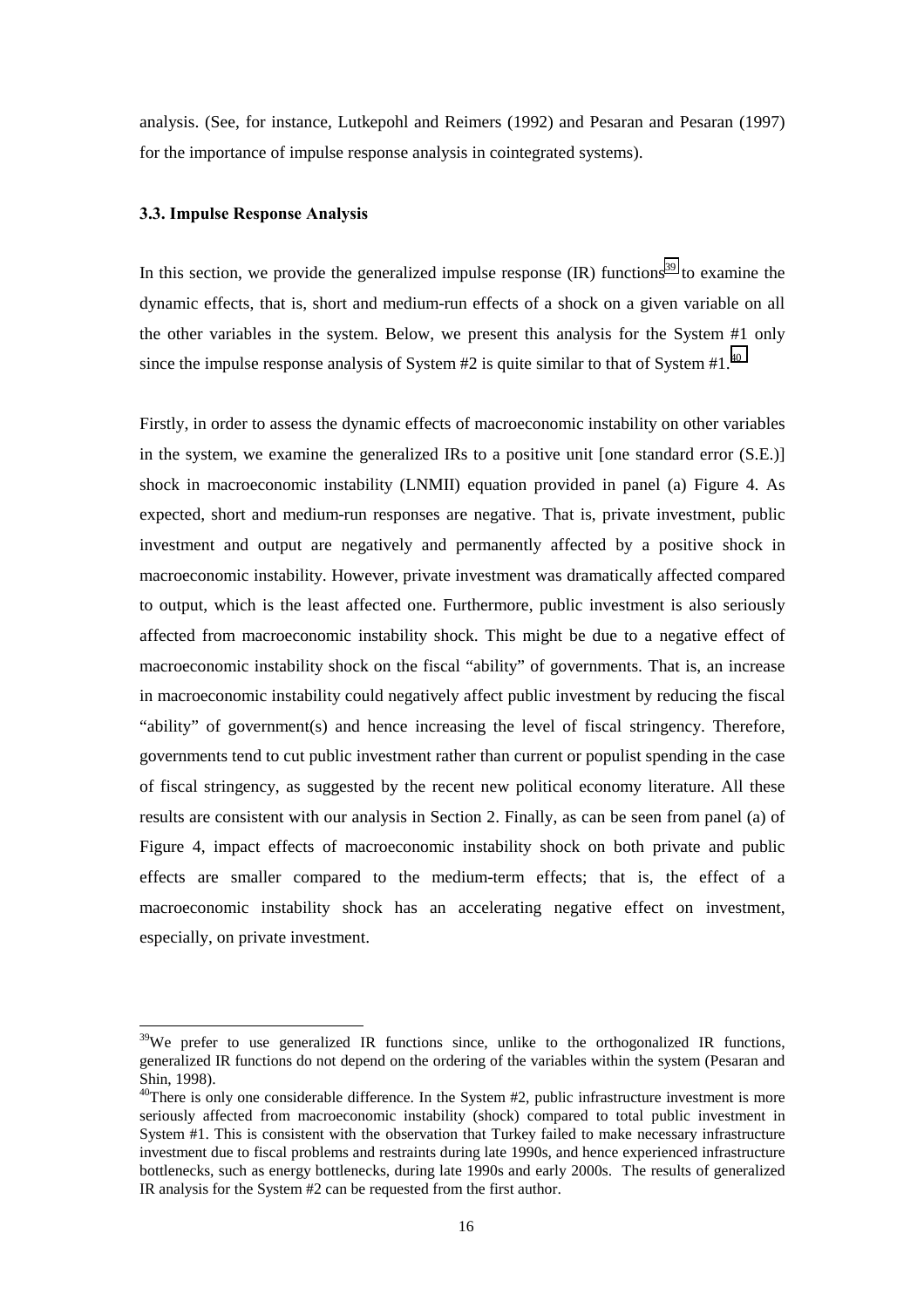Secondly, we examine the dynamic effects of public investment shock on other variables in the cointegration system. As can be seen from the panel (b) of Figure 4, responses of private investment and output are positive; however, the response of the former is much higher. These results suggest a complementarity between public and private investment in short and medium-run. Note that, public and private investment moved ("wandered") together,

**Figure 4. Generalized IR(s) to one S.E. shock in the equation for LNMII, LNIG, LNY**



**(a) Generalized IR(s) to one S.E. shock in the equation for LNMII**



 **(b) Generalized IR(s) to one S.E. shock in the equation for LNIG**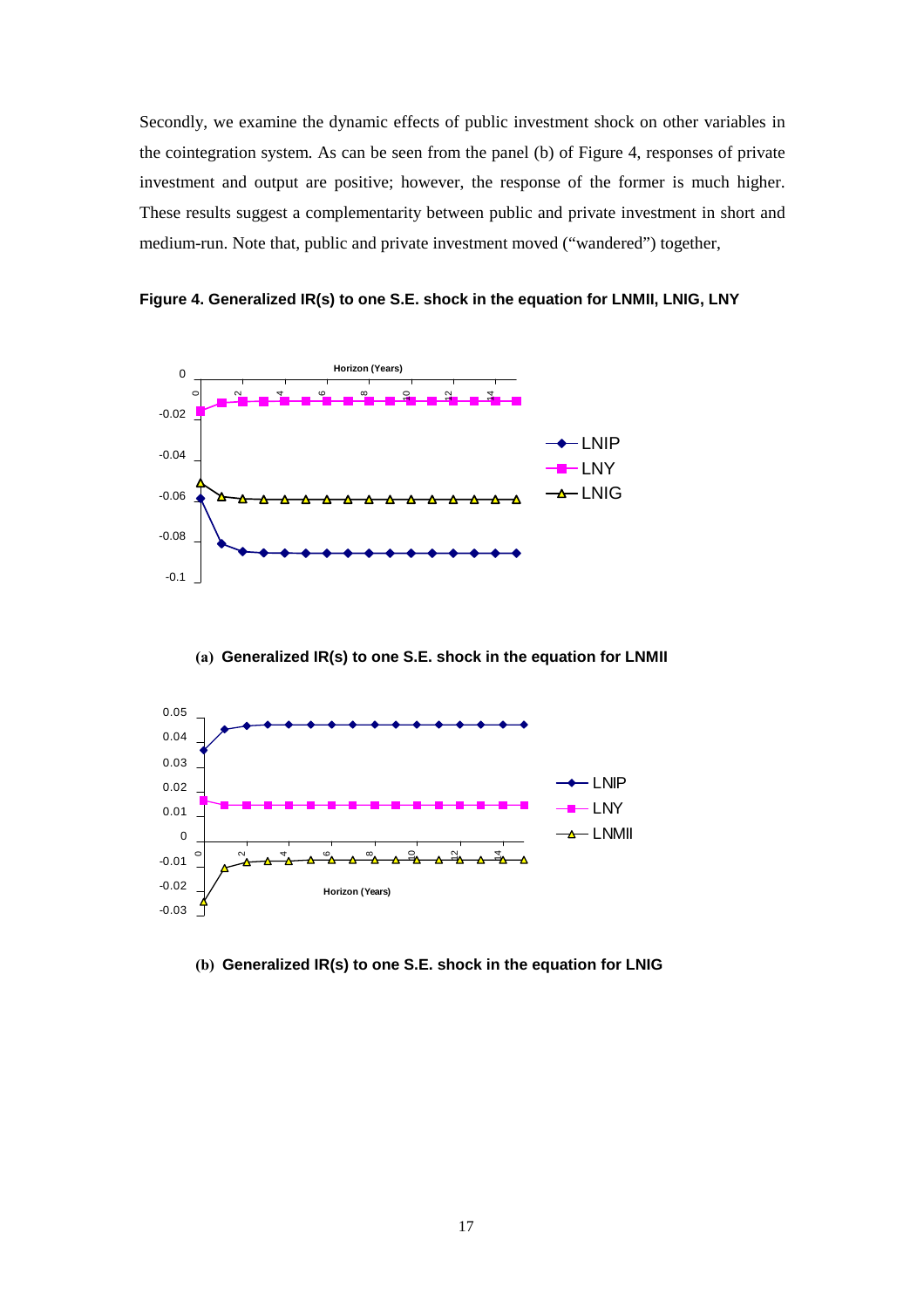

**(c) Generalized IR(s) to one S.E. shock in the equation for LNY**

implying complementarity, until late 1970s (see Figure 2) but after late 1970s this relationship started to shatter possibly due to a negative effect of chronic macroeconomic instability on both private and public investment but via different channels.<sup>41</sup> Furthermore, this relationship seems to be reversed after late 1980s, possibly due to rising macroeconomic instability and associated deterioration in fiscal balances, which has affected both public and private investment. Therefore, in the case of Turkey, chronic and increasing macroeconomic instability and associated fiscal problems seems to shatter or even reverse the complementarity between public and private investment in the long-run. This observation is in line with the recent work by Metin-Ozcan *et al.*  $(2001)^{42}$ 

Furthermore, response of macroeconomic instability to public investment shock is initially negative but over the medium-term it diminishes towards zero. This result suggest that rise in public investment does not contribute to macroeconomic instability over the short and medium term. This result seems to be counterintuitive. However, one potential explanation for this seemingly counterintuitive result is that an increase in public investment in case of chronic macroeconomic instability and associated fiscal stringency signals a decisive change in fiscal policy, e.g. from populist to productive spending, and could have immediate political credibility and expectation effects which will lower expected inflation, inflation risk on

<sup>&</sup>lt;sup>41</sup>By creating uncertainty about current and future macroeconomic environment, the chronic and increasing macroeconomic instability could affect investment and production decisions of the private firms (e.g. Fischer, 1993a and 1993b). Furthermore, rising fiscal deficits could possibly crowd-out financial resources available for new private investment. For example, Celasun (1994) pointed out these possibilities, among others, in his analysis on the unsatisfactory investment performance of Turkish manufacturing sector. As we mentioned above, the chronic and increasing macroeconomic instability could also negatively affect public investment by reducing the fiscal "ability" of government(s) and hence increasing the level of fiscal stringency.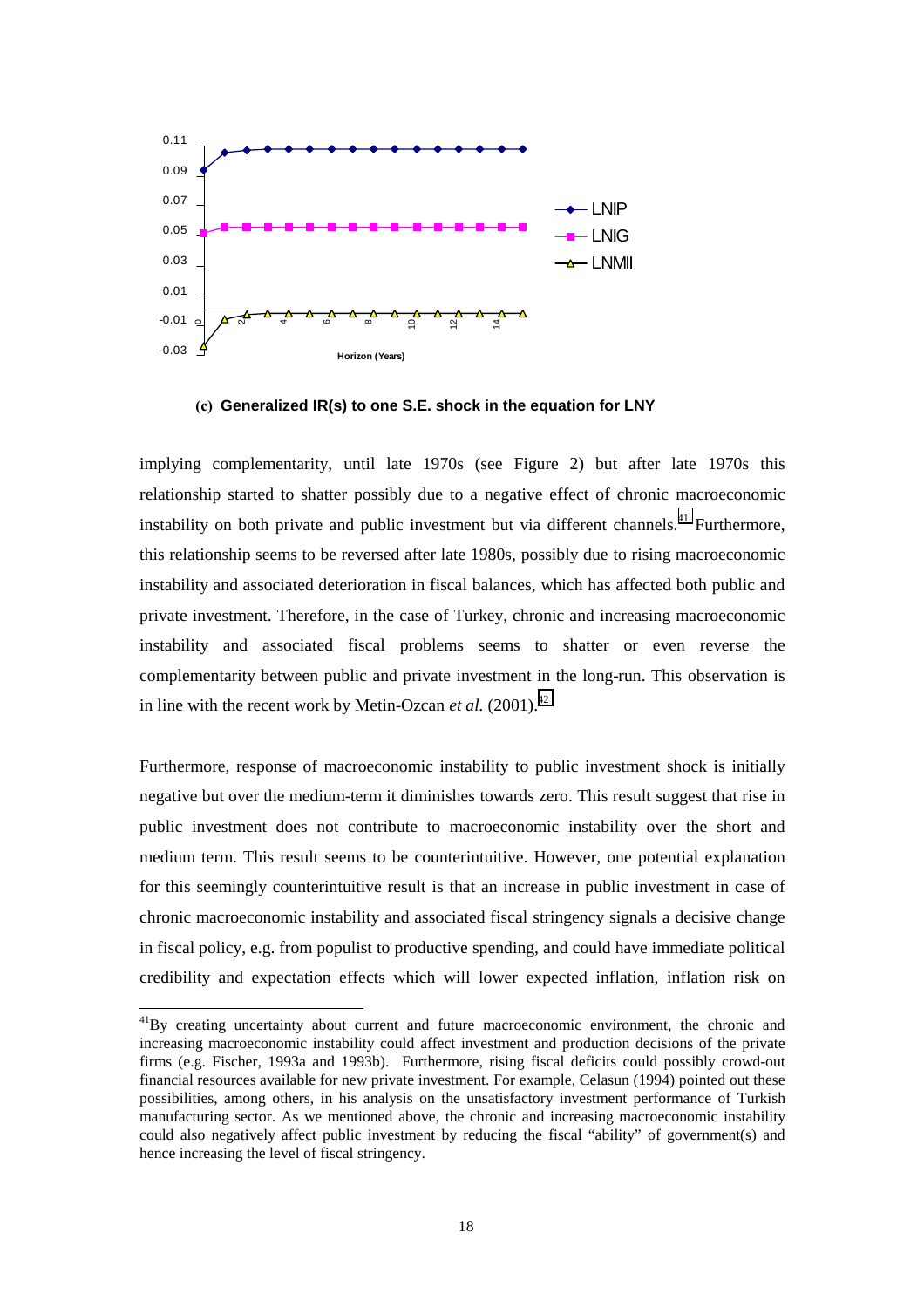borrowing, and hence macroeconomic instability (See, for example, Alesina *et al.* (1998) and Perotti (1999) and the references therein for similar arguments).<sup>43</sup> Furthermore, the rise in public investment increases expenditures of government but the rise in public investment also increases national income and output due to its dual role; that is, public (and also private) investment affects both demand and supply-side of the economy. The rise in national income will, in turn, increase the revenues of government, e.g. tax and seigniorage revenue, and help to reduce fiscal deficit and, therefore, inflation over some period, but with diminishing effects.

Thirdly, we would like to examine the dynamic effects of a positive unit shock to output on all the other variables. As panel (c) of Figure 4 reveals, short and medium-run responses of private investment to a rise in output is positive as expected. Similarly, the response of public investment is also positive. Furthermore, as can be seen from panel (c) of Figure 4, impact effects of output shock on both private and public investment are only slightly different than medium-term effects. Moreover, short-run responses of macroeconomic instability is negative (e.g. due to the positive effect on revenues of government and, therefore, inflation); however over the medium term this response approaches towards zero.<sup>44</sup>

In the next section, we provide conclusion and the policy implications.

## **4. CONCLUSION AND POLICY IMPLICATIONS**

This study has investigated the empirical relationships between macroeconomic instability, capital accumulation and growth in Turkey over the period 1963-1999.

The main conclusion from our study is that the chronic macroeconomic instability of the Turkish economy has seriously affected capital formation and growth of the Turkish economy. Even though we found some evidence of crowding-out effect of total public investment on private investment, there was no significant effect of public infrastructure investment on private investment in the long-run. However, we found some evidence of complementarity between private and public investment over the short and medium-run. Our

 $42$ Conway (1990) pointed to the negative effects of price-based structural adjustment policies on private investment in Turkey.

<sup>43</sup>According to Perotti (1999:1400), "… in times of fiscal stress the economy's response to fiscal shocks changes qualitatively."

<sup>&</sup>lt;sup>44</sup>The dynamic effects of private investment shock are similar to public investment shock on all the other variables (simply replace LNIP with LNIG in panel (b) of Figure 4); therefore, it is not separately explained.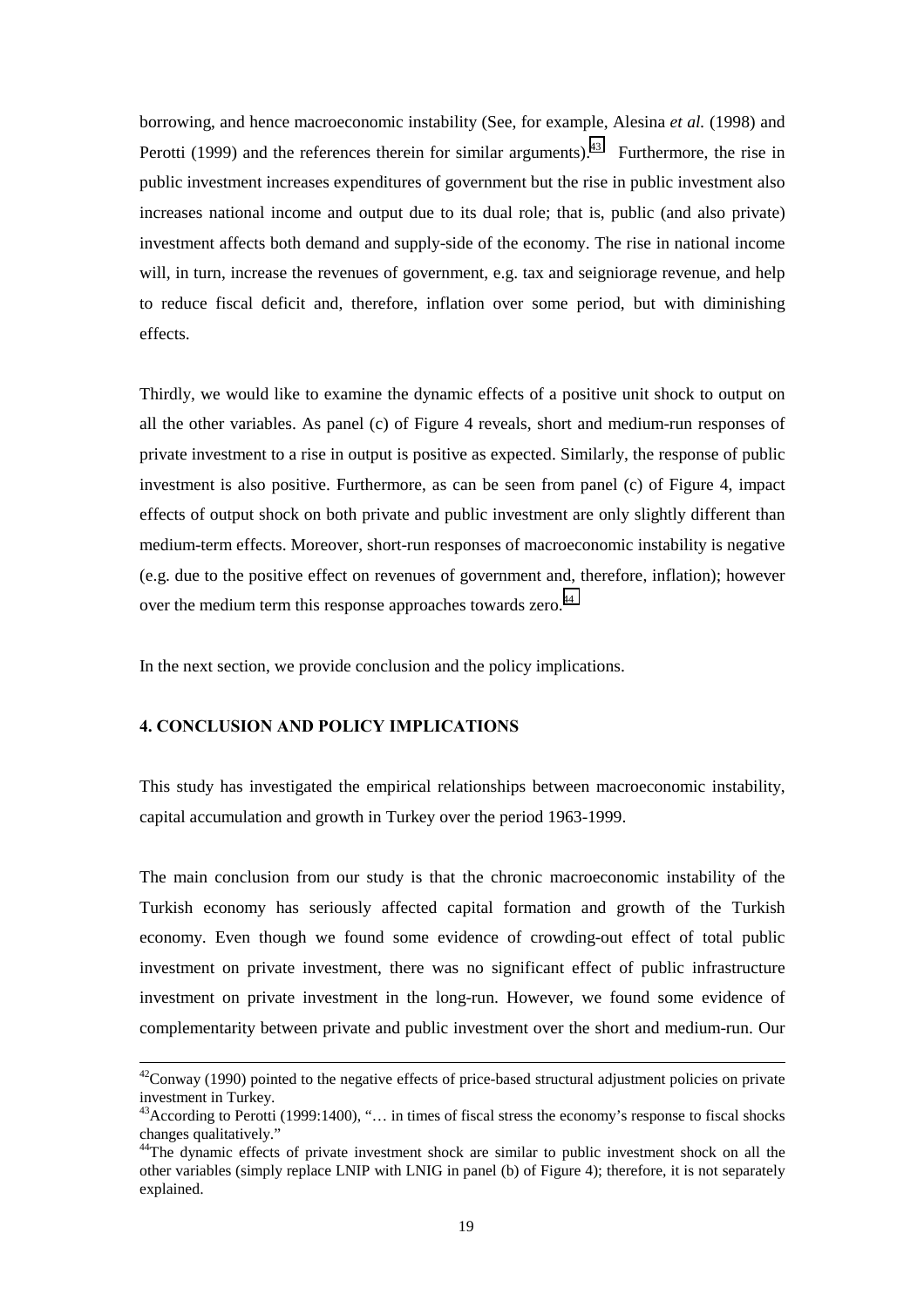results suggest that the chronic macroeconomic instability seems to become a serious impediment to the public investment, and has shattered, or even reversed, the long-run complementarity. This result may also shed some light on the ambiguity concerning the empirical evidence on complementarity (crowding-in) effect for the Turkish economy.

The policy implications are straightforward when we consider these results. Generally speaking, over the last twenty five years, governments in Turkey either delayed or did not continue stabilization programs. The barriers to stabilization, such as political instability and polarization, are well-documented in Veiga (2000) and Drazen (2000) among others. Nevertheless, as this study shows, macroeconomic instability has an adverse impact on capital accumulation and economic growth in Turkey. Therefore, the government should continue the current stabilization program to restore macroeconomic stability, as soon as possible. This is the first policy implication.

The second policy implication is that policy makers have to be careful in their decisions concerning the components of public spending that would bear the burden of fiscal adjustment. If government reduces public capital spending (especially, infrastructure spending) instead of current and populist spending; then, this would harm capital accumulation, economic growth and development. $45$  Furthermore, as opposed to the conventional view that fiscal adjustments are recessionary, there is growing evidence that some types of fiscal adjustments may be expansionary (e.g. Perotti, 1996, 1999; and Alesina *et al.*,1998). In other words, this new line of research argues that composition of adjustment matters. For example, fiscal adjustments based on current spending may be expansionary under certain conditions, e.g. initial conditions like very high level of debt to GNP ratio (See, Perotti, 1999).

In sum, Turkish experience has shown that macroeconomic instability not only deteriorates economic growth but it may also reverse the complementarity between public and private investment in the long-run. In order to shed further light on this result, this study can be further extended for other developing countries suffering from chronic instability like Turkey and this is left for further research.

<sup>&</sup>lt;sup>45</sup>See, for example, World Bank (1994) and the references therein, for the crucial importance and the multi-dimensional roles of infrastructure in economic development.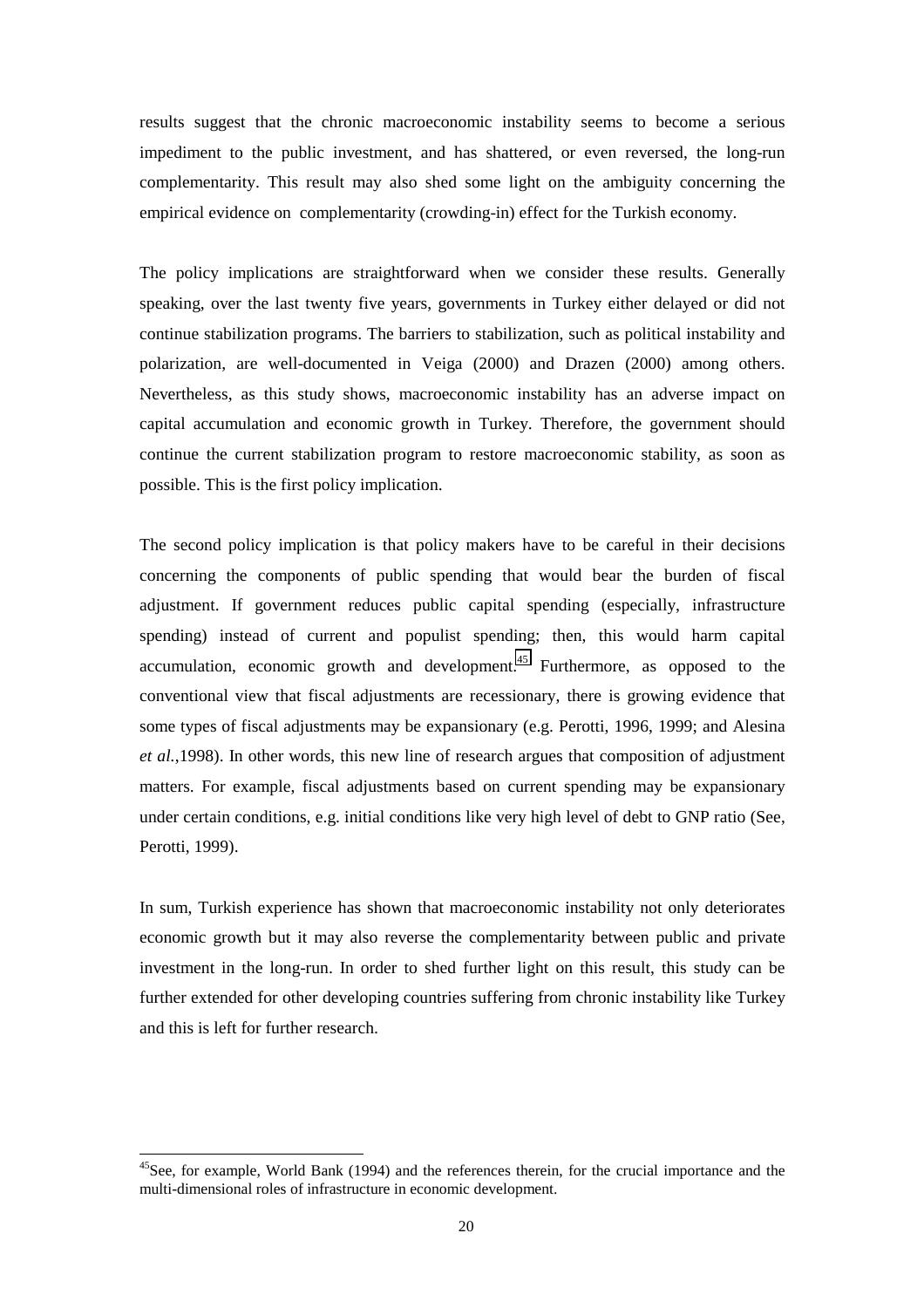## **DATA APPENDIX**

*LNY* is the (natural) logarithm of real GNP in 1994 prices (billion TL). *Source: SPO (1997) and SPO (2001).*

*LNIP* is the (natural) logarithm of real private fixed investments in 1994 prices (billion TL). Nominal private fixed investment series were deflated by private fixed investment deflator series.

*Source: SPO (1997) and SPO (2001). Note: deflators were provided by the SPO.*

*LNIG* is the (natural) logarithm of real public fixed investments in 1994 prices (billion TL). Nominal public fixed investment series were deflated by public fixed investment deflator series.

*Source: SPO (1997) and SPO (2001). Note: deflators were provided by the SPO.*

*LNIGI* is the (natural) logarithm of real public fixed core infrastructure investments in 1994 prices (billion TL). Nominal sectoral public fixed investment series were deflated by relevant sectoral public fixed investment deflator series. In line with Ekinci (1990) and Boratav *et al.* (1996) we define core infrastructure investment as the total of the public energy, transportation and communication sectors' fixed investments. See World Bank (1994:2) for broad definition of infrastructure.

*Source: SPO (1997) and SPO (2001). Note: Sectoral deflators were provided by the SPO.*

*LNMII* is the (natural) logarithm of the macroeconomic instability index (MII), i.e., LNMII = ln (1+MII). This index is calculated by using human development index (HDI) methodology and it is based on macroeconomic instability indicators, such as inflation rate, deficit to GNP ratio, external debt to GNP ratio and change in exchange rate, identified by previous researchers (e.g. Fischer, 1993a,1993b; and Bleaney, 1996). It is a simple average of the four sub-indices obtained from these four variables. We use this index (MII) as a proxy for macroeconomic instability.

*Source:* Ismihan (2002)*.*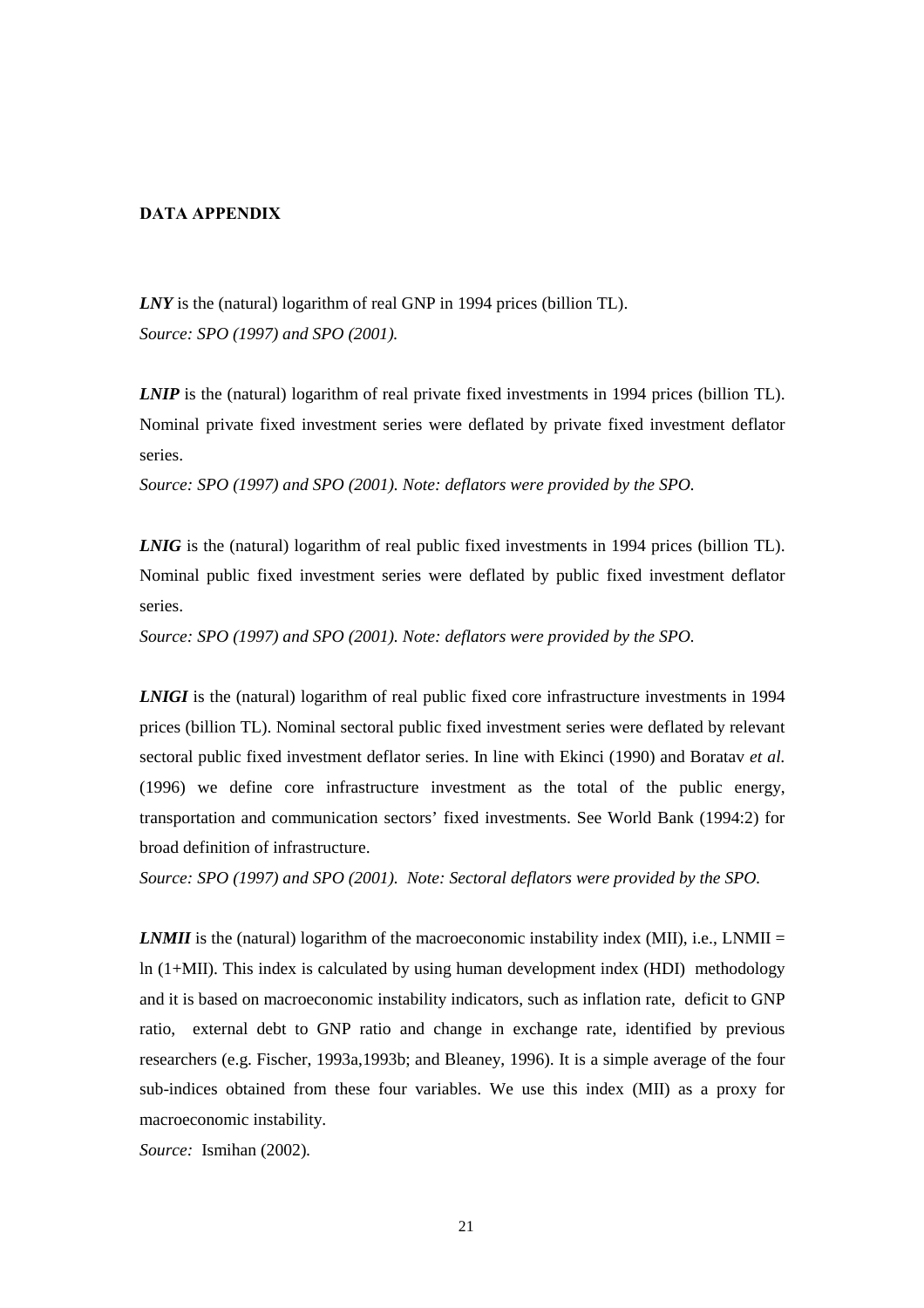#### **REFERENCES**

- Ahmed, S. and Rogers, J. (2000). "Inflation and the Great Ratios: Long Term Evidence From the U.S.", *Journal of Monetary Economics*, 45, pp. 3-35.
- Akyurek, C. (1999). "Fiscal Policy, Seigniorage, and Myopic Governments: Theory and Evidence from Turkey", *Yapi Kredi Economic Review*, 10(1), pp. 45-61.
- Alesina, A., Perotti, R. and Tavares J. (1998). "Political Economy of Fiscal Adjustments", *Brookings Papers on Economic Activity*, pp. 197-266.
- Anand, R., Chhibber, A., and Van Wijnbergen, S. (1990). "External Balance and Growth in Turkey: Can They Be Reconciled?" in Aricanli, T. and Rodrik, D. (Ed.), *The Political Economy of Turkey: Debt, Adjustment, and Sustainability*, London:Macmillan, pp. 157- 182.
- Argimon, I., Gonzales-Paramo, J. M. and Roldan, J. (1997). "Evidence of Public Spending Crowding-out from a Panel of OECD Countries", *Applied Economics*, 29, pp. 1001-10.
- Aricanli, T. and Rodrik, D. (1990). *The Political Economy of Turkey: Debt, Adjustment, and Sustainability*, London:Macmillan.
- Aschauer, D. A. (1989a). 'Is Public Expenditure Productive?', *Journal of Monetary Economics*, 23, pp. 177-200.
- Aschauer, D. A. (1989b). 'Does Public Capital Crowd-out Private Capital', *Journal of Monetary Economics*, 24, pp. 171-88.
- Barro, R. J. (1990). "Government Spending in a Simple Model of Endogenous Growth", *Journal of Political Economy*, 98, pp. S103-25.
- Bleaney, M. F. (1996). "Macroeconomic Stability, Investment and Growth in Developing Countries", *Journal of Development Economics*, 48, pp. 461-477.
- Blejer, M. I. and Khan, M.S. (1984). "Government Policy and Private Investment in Developing Countries", *IMF Staff Papers,* 31(2), pp. 379-403.
- Boratav, K., Turel, O., and Yeldan E. (1996). "Dilemmas of Structural Adjustment and Environmental Policies Under Instability: Post-1980 Turkey", *World Development*, 24(2), pp. 373-393.
- Briault, C. (1995). "The Costs of Inflation", *Bank of England Quarterly Bulletin*, 35, pp. 33- 45.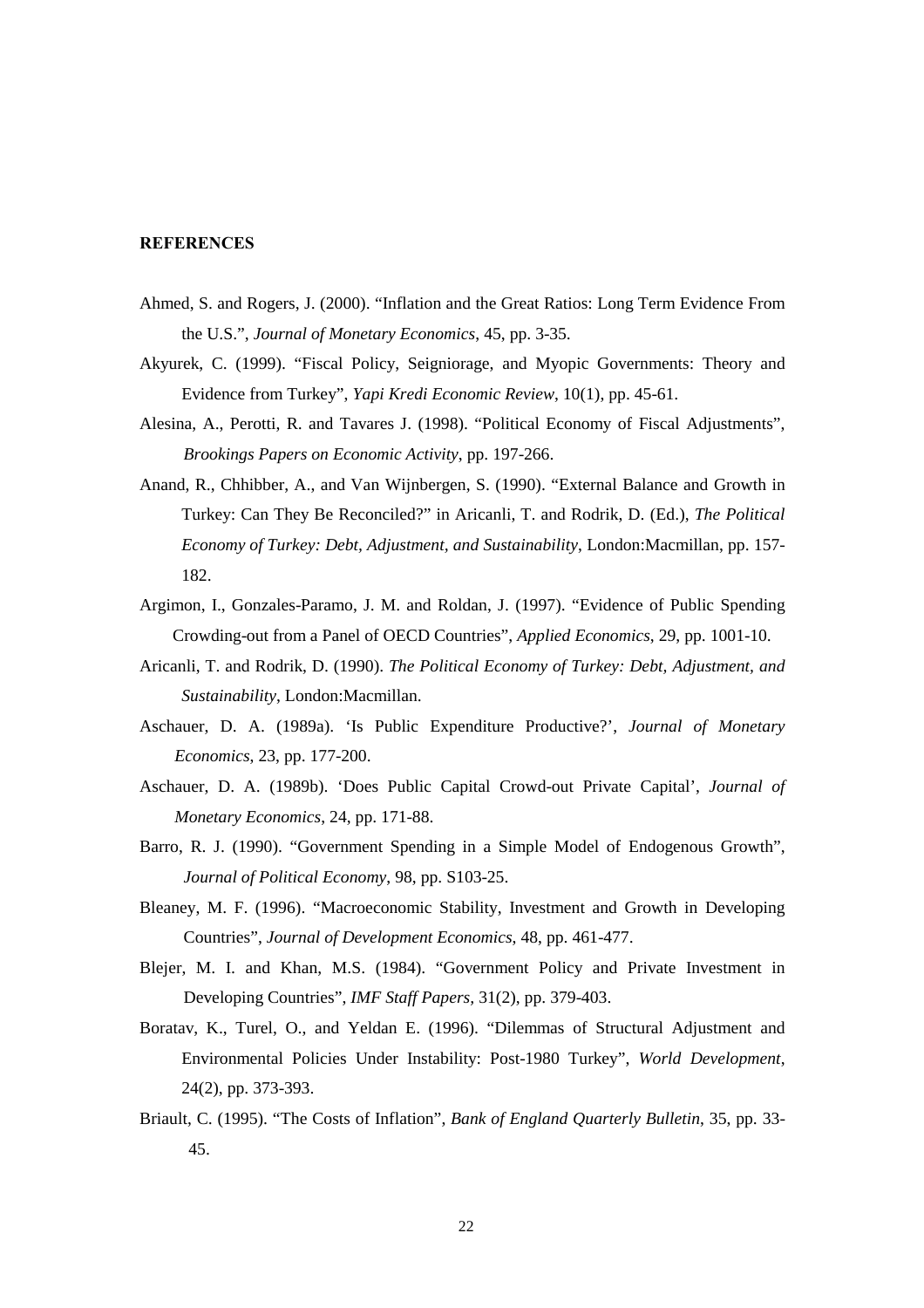- Cardosa, E. (1993). "Private Investment in Latin America", *Economic Development and Cultural Change,* 41, pp. 833-848
- Celasun, M. (1994). "Trade and Industrialization in Turkey: Initial Conditions, Policy and Performance in the 1980s" in Hellenier G. K. (Ed.), *Trade Policy and Industrialization in Turbulent Times*, Routledge.
- Celasun, M. and Rodrik, D. (1989). "Debt, Adjustment and Growth: Turkey" in Sachs, J. and Collins S. M (Ed.), *Developing Country Debt and Economic Performance, Country Studies*, Chicago: University of Chicago Press.
- Celasun, M. and Tansel, A. (1993). "Distributional Effects and Saving-Investment Behaviour in a Liberalizing Economy: The Case of Turkey", *METU Studies in Development*, 20(3), pp. 269-298.
- Celasun, O. (1998). "The 1994 Currency Crisis in Turkey", *World Bank Policy Research Working Paper,* No. 1913.
- Conway, P. (1990). "The Record on Private Investment in Turkey" in Aricanli, T. and Rodrik, D. (Ed.), *The Political Economy of Turkey: Debt, Adjustment, and Sustainability*, London:Macmillan, pp. 157-182.
- Doornik, J. A., Hendry D. F., and Nielsen (1998). "Inference in Cointegrated Models: UK M1 Revisited", *Journal of Economic Surveys*, 12(5), pp. 533-572.
- Dornbusch, R and Edwards, S. (1990). "Macroeconomic Populism", *Journal of Development Economics*, 32, pp. 247-278.
- Drazen, A. (2000). *Political Economy in Macroeconomics*, N.J.:Princeton University Press.
- Easterly, W. and Rebelo, S. (1993). "Fiscal Policy and Economic Growth: An Empirical Investigation", *Journal of Monetary Economics*, 32, pp. 458-93.
- Ekinci, N. (1990). "Macroeconomic Developments in Turkey: 1980-1988", *METU Studies in Development*, 17(1-2), pp. 73-114.
- Ekinci, N. K. (2000). "The IMF and Reforming the Public Sector in Turkey", *METU erc Working Papers in Economics*, No. 00/04, METU, Ankara, Turkey.
- Ericsson, N. R., Irons, J. S., and Tryon, R. W. (2001). "Output and Inflation in the Long Run", *Journal of Applied Econometrics*, 16, pp. 241-253.
- Fischer, S. (1993a). "Does Macroeconomic Policy Matter?: Evidence From Developing Countries", *ICEG Occasional Papers*, No.27.
- Fischer, S. (1993b). "The Role of Macroeconomic Factors in Growth", *Journal of Monetary Economics*, 32(3), pp. 485-512.
- Franses, P. H. (1998). *Time Series Models for Business and Economic Forecasting,* Cambridge: Cambridge University Press.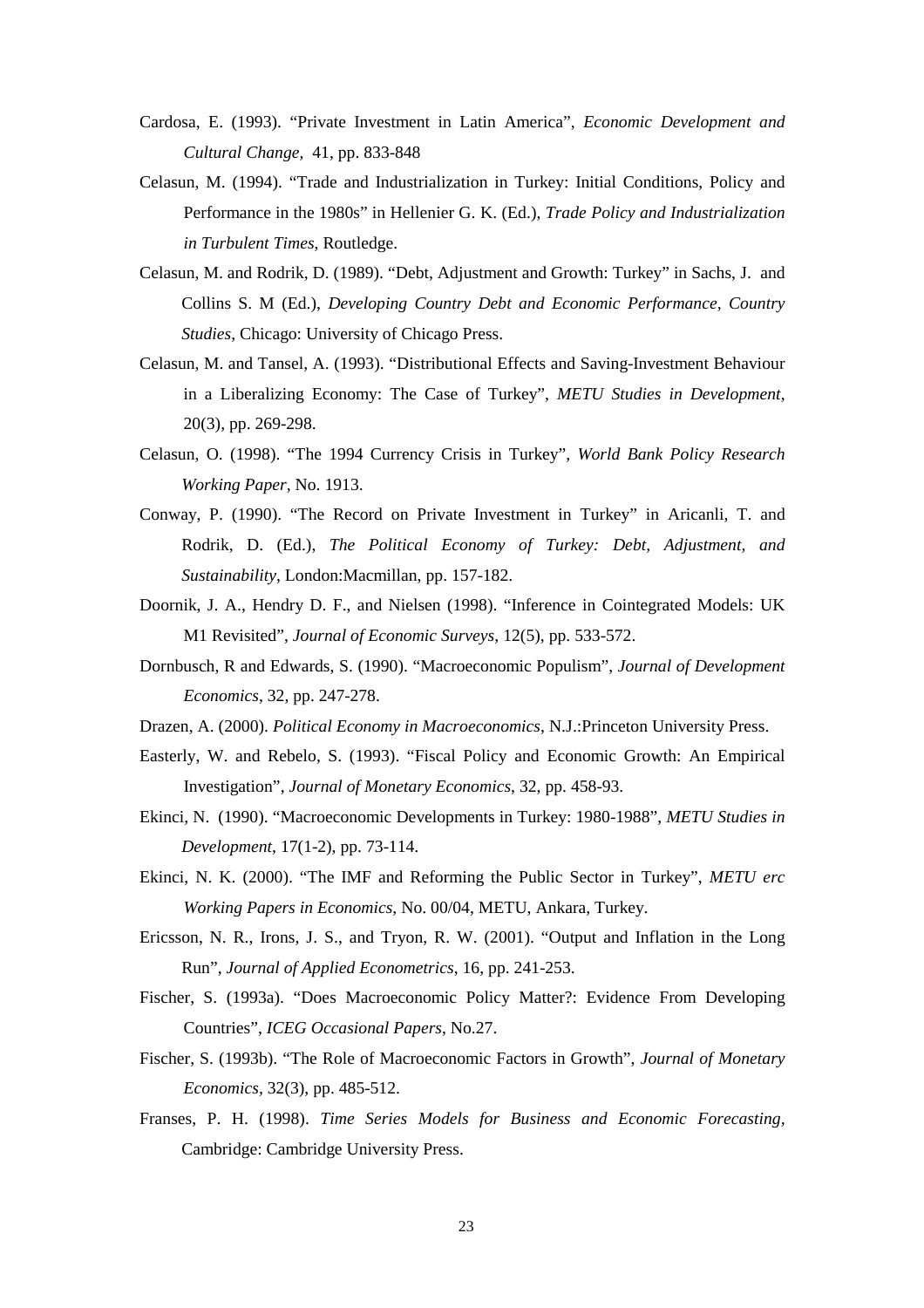- Ghali, K. H. (1998). "Public Investment and Private Capital Formation in a Vector Error-Correction Model of Growth", *Applied Economics*, Vol. 30, pp. 837-844.
- Hendry, F. D. and Juselius K.(2001). "Explaining Cointegration Analysis: Part II", *The Energy Journal*, 22 (1), pp. 75-120.
- Ismihan, M. (2002). "Public Capital Spending, Macroeconomic Instability and Growth in Turkey", Ph.D. Thesis in Progress, Ankara: METU.
- Johansen, S. (1988). "Statistical Analysis of Cointegration Vectors", *Journal of Economic Dynamics and Control*, 12, pp. 231-254.
- Johansen, S. (1995). *Likelihood-based Inference in Cointegrated Vector Autoregressive Models*, Oxford: Oxford University Press.
- Juselius, K. (2001). "Unit Roots and the Demand for Cigarettes in Turkey: Pitfalls and Possibilities", *Discussion paper,* No.01-02, Institute of Economics, University of Copenhagen.
- Juselius, K. and MacDonnald (2000). "International Parity Relationships Between Germany and the United States: A Joint Modelling Approach", www.econ.ku.dk/okokj.
- Kormendi, R. C. and Meguire, P. G. (1985). "Macroeconomic Determinants of Growth: Cross-Country Evidence", *Journal of Monetary Economics*, 16 (2), pp. 141-64.
- Krueger, A. O. (1974). *Foreign Trade Regimes and Economic Development, Turkey*, New York:Columbia University Press for NBER.
- Lutkepohl, H., and Reimers, H. E. (1992). "Impulse Response Analysis in Cointegrated Systems", *Journal of Economic Dynamics and Control,* 16(1), pp.53-78.
- MacKinnon, J. G. (1991). "Critical Values for Cointegration Tests", in Engle R. F. and Granger C. W. J (Ed.), *Long-run Economic Relationships: Readings in Cointegration*, Oxford: Oxford University Press, pp. 267-276.
- Metin, K. (1998). "The Relationship Between Inflation and the Budget Deficit in Turkey", *Journal of Business & Economic Statistics,* 16(4), pp. 412-422.
- Metin-Ozcan, K., Voyvoda, E. and Yeldan, E. (2001). "Dynamics of Macroeconomic Adjustment in A Globalized Developing Economy: Growth, Accumulation and Distribution , Turkey 1969-1998", *Canadian Journal of Development Studies,* 22 (1), pp. 219-253
- Mittnik, S., and Neumann, T. (2001). "Dynamic Effects of Public Investment: Vector Auroregressive Evidence From Six Industrialized Countries", *Empirical Economics*, 26, pp. 429-446.
- Munnel, A. H. (1992). "Infrastructure Investment and Economic Growth", *Journal of Economic Perspectives*, 6(4), pp.189-98.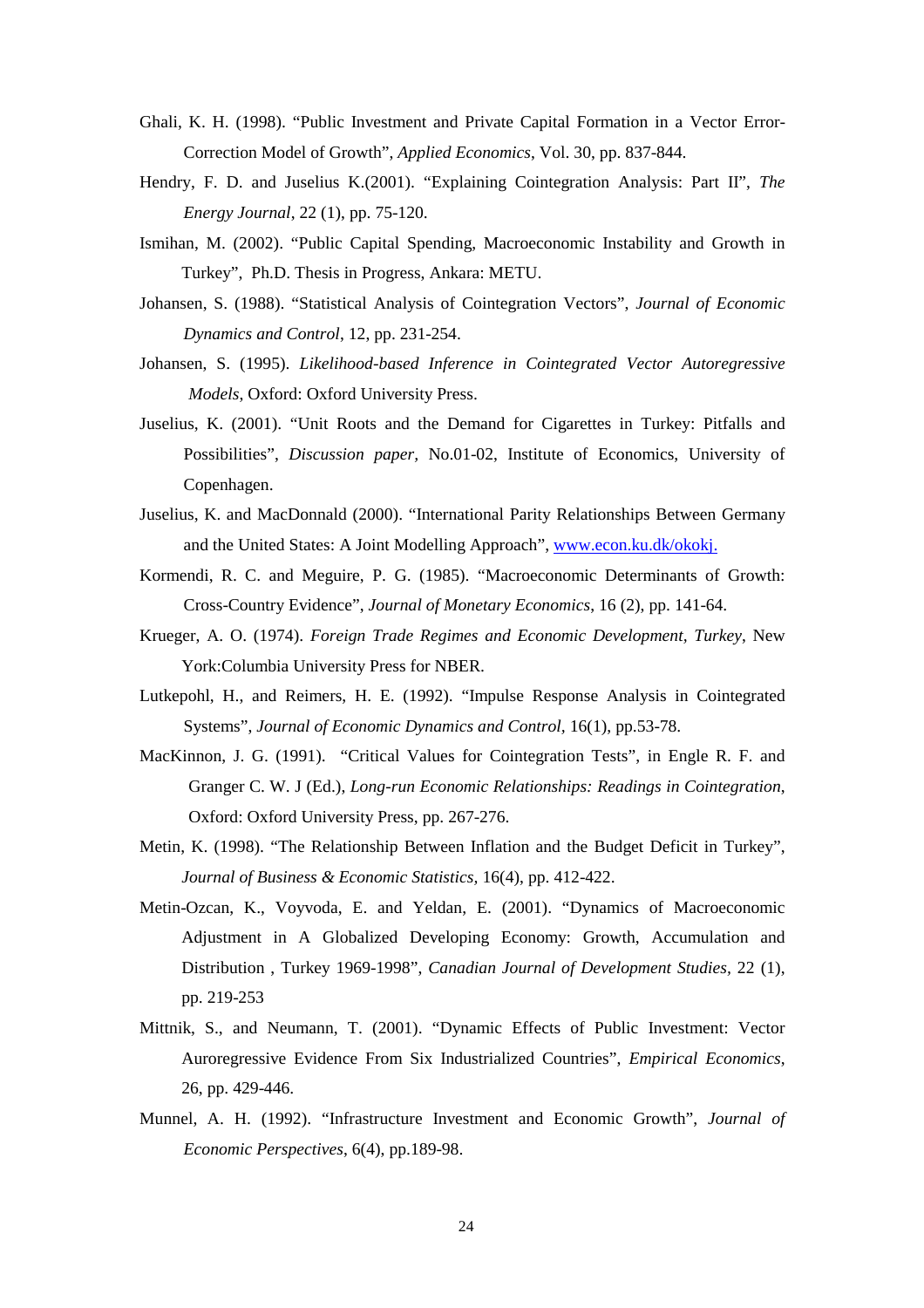- Nazmi, N. and Ramirez, M. D. (1997). "Public and Private Investment and Economic Growth in Mexico", *Contemporary Economic Policy*, 15(1), pp. 65-76.
- Osterwald-Lenum, M. (1992). "A Note with Quantiles of the Asymptotic Distribution of the Maximum Likelihood Cointegration Rank Test Statistics", *Oxford Bulletin of Economics and Statistics,* 54(3), pp. 461-471.
- Onis, Z. (1997). "Democracy, Populism and Chronic Inflation in Turkey: The Post Liberalization Experience", *Yapi Kredi Economic Review*, 8(1), pp. 33-50.
- Ozatay, F. (1997). "Sustainability of Fiscal Deficits, Monetary Policy, and Inflation Stabilization: The Case of Turkey", *Journal of Policy Modeling*, 19(6), pp. 661-681.
- Ozatay, F. (1999). "Populist Policies and the Role of Economic Institutions in the Performance of the Turkish Economy", *Yapi Kredi Economic Review*, 10(1), pp. 13-26.
- Ozatay, F. (2000). "The 1994 Currency Crisis in Turkey", *Journal of Policy Reform,* 3(4), pp. 327-352.
- Pereira, A. (2000). "Is all Public Capital Created Equal?", *Review of Economics and Statistics,* 82(3), pp. 513-518.
- Perron, P. (1989). "The Great Crash, the Oil Price Shock, and the Unit Root Hypothesis", *Econometrica*, 57, pp. 1361-1401.
- Perotti, R. (1999). "Fiscal Policy in Good Times and Bad", *Quarterly Journal of Economics,* 114, pp.1399-1436.
- Perotti, R. (1996). "Fiscal Consolidation in Europe: Composition Matters", *American Economic Review, AEA Papers and Proceedings*, 86(2), pp.105-110.
- Persson, T. and Tabellini G. (2000). *Political Economics: Explaining Economic Policy*, The MIT Press.
- Pesaran, M. H. and Smith, R. P. (1998). "Stuctural Analysis of Cointegrating VARs", *Journal of Economic Surveys,* 12(5), pp. 471-505.
- Pesaran, M. H. and Pesaran, B. (1997). *Working with Microfit 4.0: Interactive Econometric Analysis***,** Oxford: Oxford University Press.
- Pesaran, M. H., and Shin Y. (1998). "Impulse Response Analysis in Linear Multivariate Models", *Economic Letters,* 58(1), pp. 17-29.
- Ramirez, M. D. (1998). "Does Public Investment Enhance Productivity Growth in Mexico? A Cointegration Analysis", *Eastern Economic Journal*, 24(1), pp. 63-83.
- Sanchez-Robles, B. (1998). "Macroeconomic Stability and Economic Growth: The Case of Spain", *Applied Economics Letters*, 5, pp. 587-591.
- Senses, F. (1990). "An Assessment of the Pattern of Turkish Manufactured Export Growth in the 1980s its Prospects", in Aricanli, T. and Rodrik, D. (Ed.), *The Political Economy of Turkey: Debt, Adjustment, and Sustainability,* pp. 60-77.